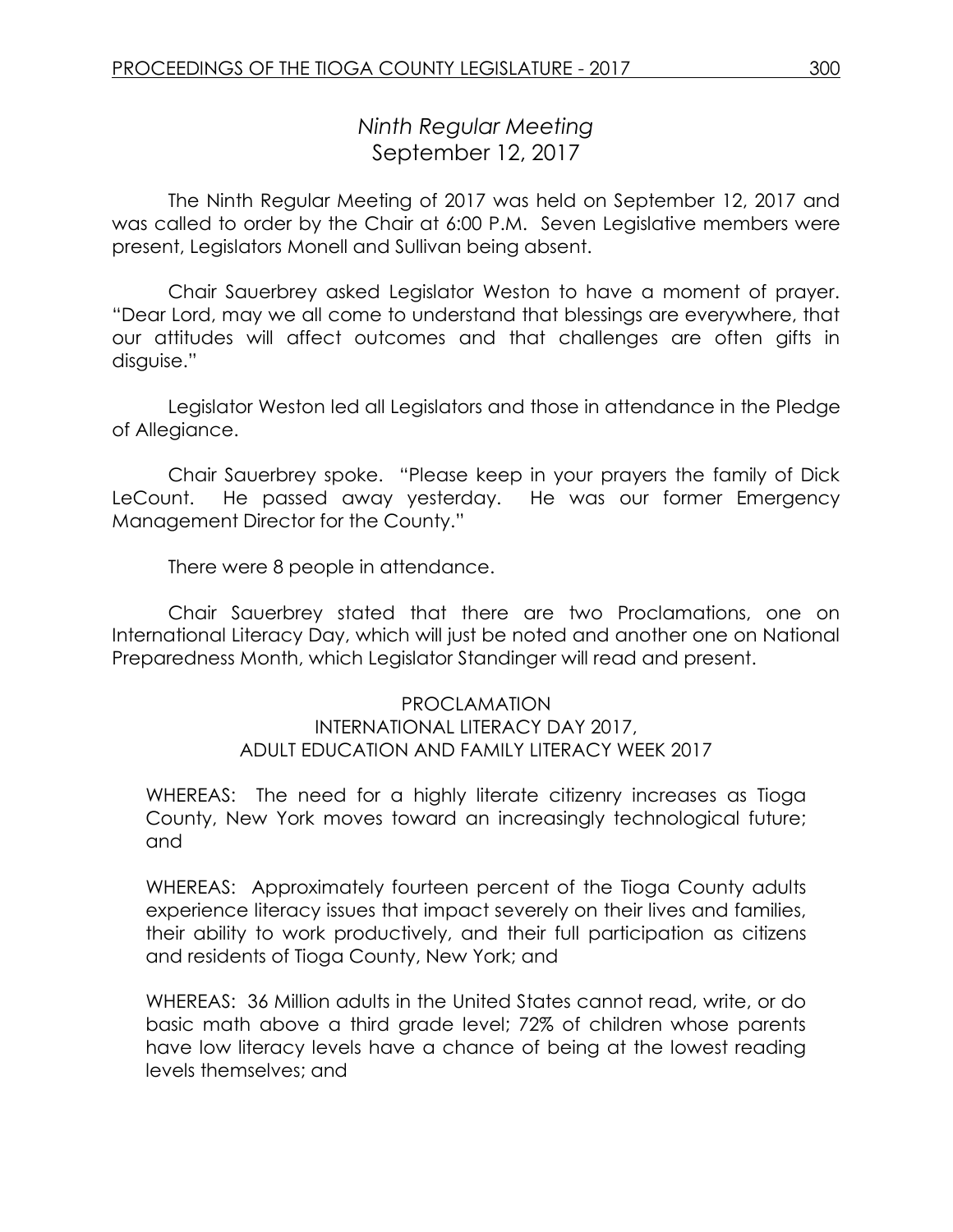WHEREAS: The Literacy Volunteers of Broome – Tioga Counties, Inc., now marking their 50<sup>th</sup> year of service, work with the Tioga County Legislature in inviting the citizens and businesses of Tioga County to join in highlighting the economic and societal importance of literacy;

NOW, THEREFORE, THE TIOGA COUNTY LEGISLATURE does hereby proclaim

September 8, 2017, as INTERNATIONAL LITERACY DAY and the dates of September 24 through September 30, 2017 as Adult Education and Family Literacy Week in Tioga County, New York

and urge fellow citizens to learn more about the importance of literacy and to become involved with literacy in their communities.

Legislator Standinger read and presented the following Proclamation on National Preparedness Month to Emily Warfle, Public Health Educator.

#### **COUNTY OF TIOGA EXECUTIVE PROCLAMATION**

WHEREAS: September is nationally recognized as National Preparedness Month; and

WHEREAS: In 2011, Hurricane Irene and Tropical Storm Lee moved through the Southern Tier damaging homes throughout the County. Recent national events also highlight the devastation natural disasters can cause; and

WHEREAS: Threats can come in many forms including natural disasters, terrorist attacks and pandemic disease outbreaks; and

WHEREAS: Community preparedness improves the ability of municipalities and emergency agencies to respond to disasters, secure necessary resources and quickly recover; and

WHEREAS: Trained Medical Reserve Corps volunteers are vital in events and can be called upon in hazards that pose a threat to the public's health; and

WHEREAS: Tioga County Public Health recommends citizens prepare well thought out plans for communications, sheltering in place and a strategy of escape; therefore

The TIOGA COUNTY LEGISLATURE, County of Tioga, does hereby proclaim the month of September 2017 as: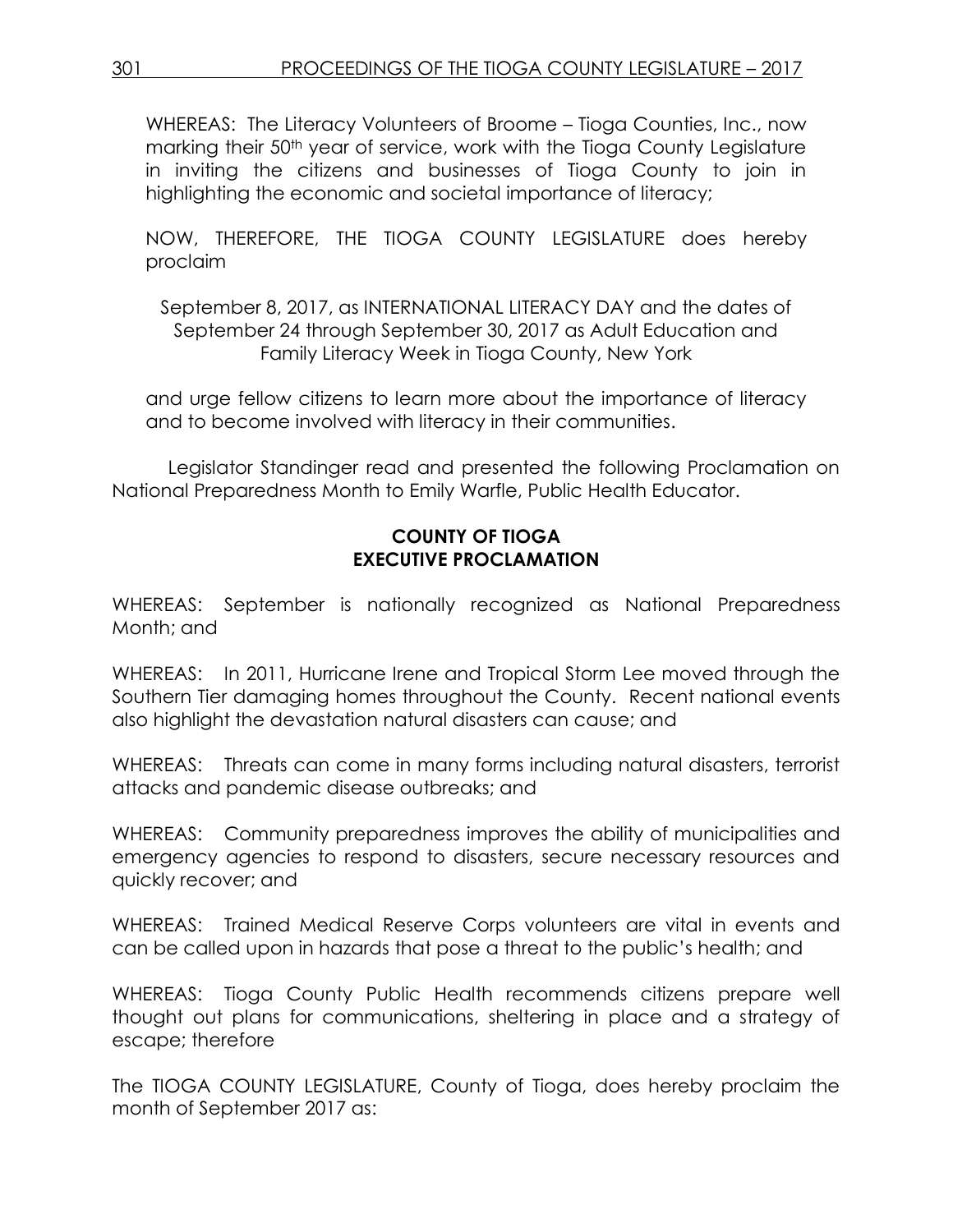## **NATIONAL PREPAREDNESS MONTH**

and urges all citizens of our County to become more involved in preparing together as a community. Disasters don't plan ahead but you can.

Legislator Standinger spoke. "In my prior career I had to deal with a lot of emergency situations and my rule of thumb was always prepare for the worst and pray for the best, but if you prepare for the worst odds are you are going to be able to handle it. If you do not then you are really taking a chance. With that being said we have a Public Health Department employee here to speak to this."

Emily Warfle, Public Health Educator for the Department of Health spoke. "On behalf of the entire Public Health Department we would like to thank you for acknowledging our efforts to prepare our community better. In fact, we have a couple of free seminars coming up where we are going to reach out to the public to encourage them to be prepared because remember disasters do not plan ahead, but we can. Thank you."

There was no privilege of the floor.

Legislator Weston made a motion to approve the minutes of August 10 and 15, 2017, seconded by Legislator Mullen, and carried.

Chair Sauerbrey stated that all Legislative Committees met this month and the minutes are or will be on file with the Clerk of the Legislature.

Legislator Roberts moved for the adoption of the following resolution, seconded by Legislator Hollenbeck.

| REFERRED TO:          | <b>LEGISLATIVE WORKSESSION</b>                                                                                                                                                                          |
|-----------------------|---------------------------------------------------------------------------------------------------------------------------------------------------------------------------------------------------------|
| RESOLUTION NO. 209–17 | <b>RESOLUTION MEMORIALIZING</b><br>CONGRESS TO PASS THE SECOND<br>AMENDMENT GUARANTEE ACT<br>PERTAINING TO LIMITING STATE AND<br><b>LOCAL GOVERNMENT'S AUTHORITY</b><br>TO REGULATE RIFLES AND SHOTGUNS |
|                       |                                                                                                                                                                                                         |

WHEREAS: The middle of the night passage of the NY SAFE Act in 2013 went far beyond federal law by unnecessarily regulating firearms that citizens may possess and carry. The NY SAFE Act broadened the definition of assault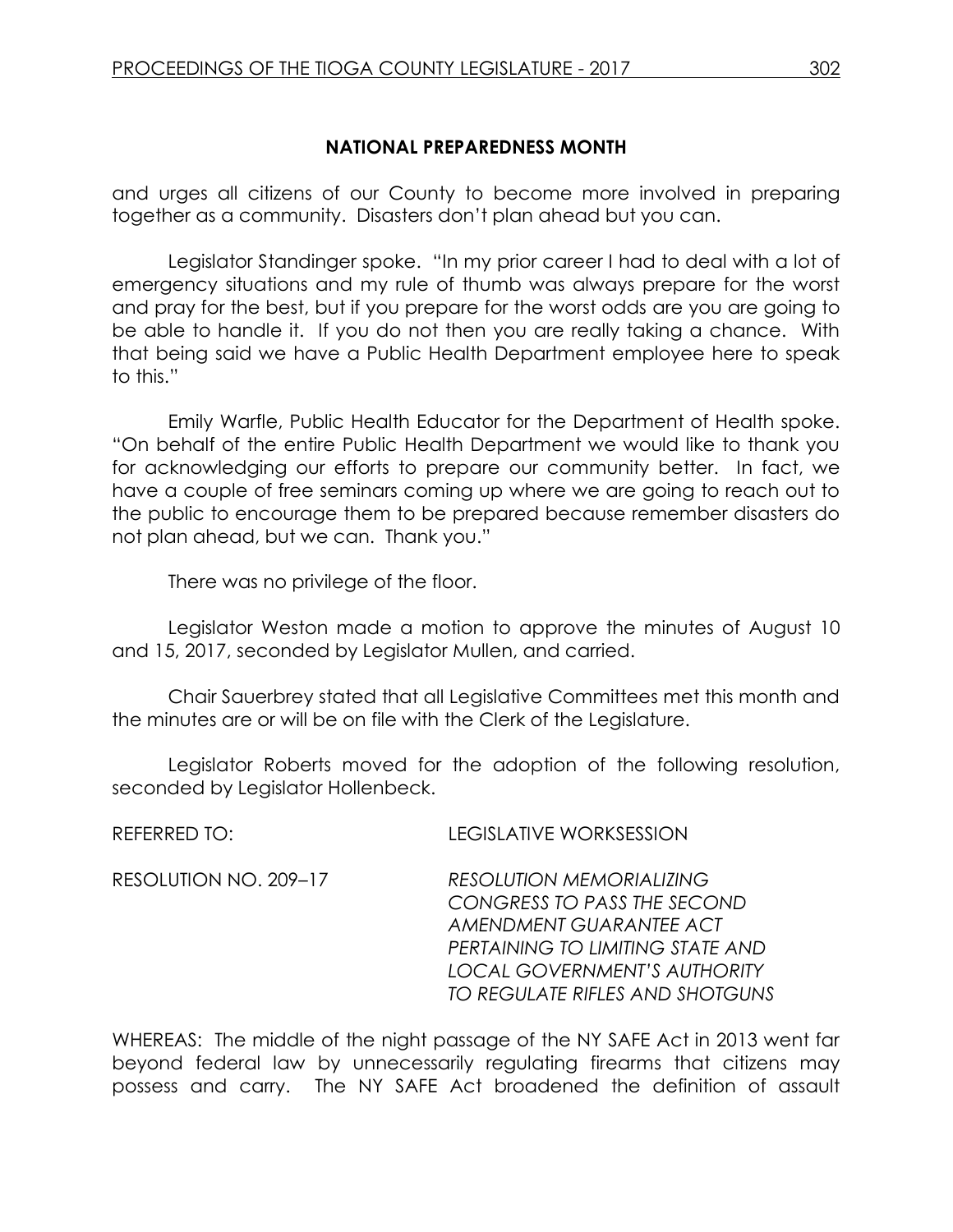weapons to include semi-automatic rifles, semi-automatic shotguns and semiautomatic pistols; and

WHEREAS: As a result, law abiding sportsmen and women were greatly impacted. Many of Tioga County residents were rightfully upset by the passing of this legislation. In response to this, the Legislators of the Tioga County Legislature submitted a memorializing resolution that called for the repeal of the NY SAFE Act, however attempts to repeal the NY SAFE Act at the State level have not been successful; and

WHEREAS: Recently Congressman Chris Collins of New York has unveiled the Second Amendment Guarantee Act (SAGA). This legislation aims to repeal many parts of the NY SAFE Act as it pertains to rifles and shotguns. Many law abiding gun owners have been left vulnerable as a result of the NY SAFE Act; the goal of SAGA is to restore Second Amendment rights that are currently being denied to citizens; and

WHEREAS: SAGA will lift the regulations that the State has unnecessarily placed on firearms, specifically rifles and shotguns, by ensuring that the maximum regulation that can be placed on these firearms cannot exceed Federal Law. Tioga County applauds Congressman Collins' efforts to ensure that all citizens Second Amendment rights are protected; therefore be it

RESOLVED: That the Tioga County Legislature joins in calling on Congress to pass Congressman Chris Collins' Second Amendment Guarantee Act; and be it further

RESOLVED: That the Clerk of the Tioga County Legislature shall forward a certified copy of this resolution to Governor Andrew Cuomo, Congressman Thomas Reed, Congresswoman Claudia Tenney, Senator Fred Akshar, and Assemblyman Christopher Friend.

ROLL CALL VOTE

Yes – Legislators Weston, Hollenbeck, Huttleston, Mullen, Sauerbrey, Roberts, and Standinger.

No – None.

Absent – Legislators Monell and Sullivan.

RESOLUTION ADOPTED.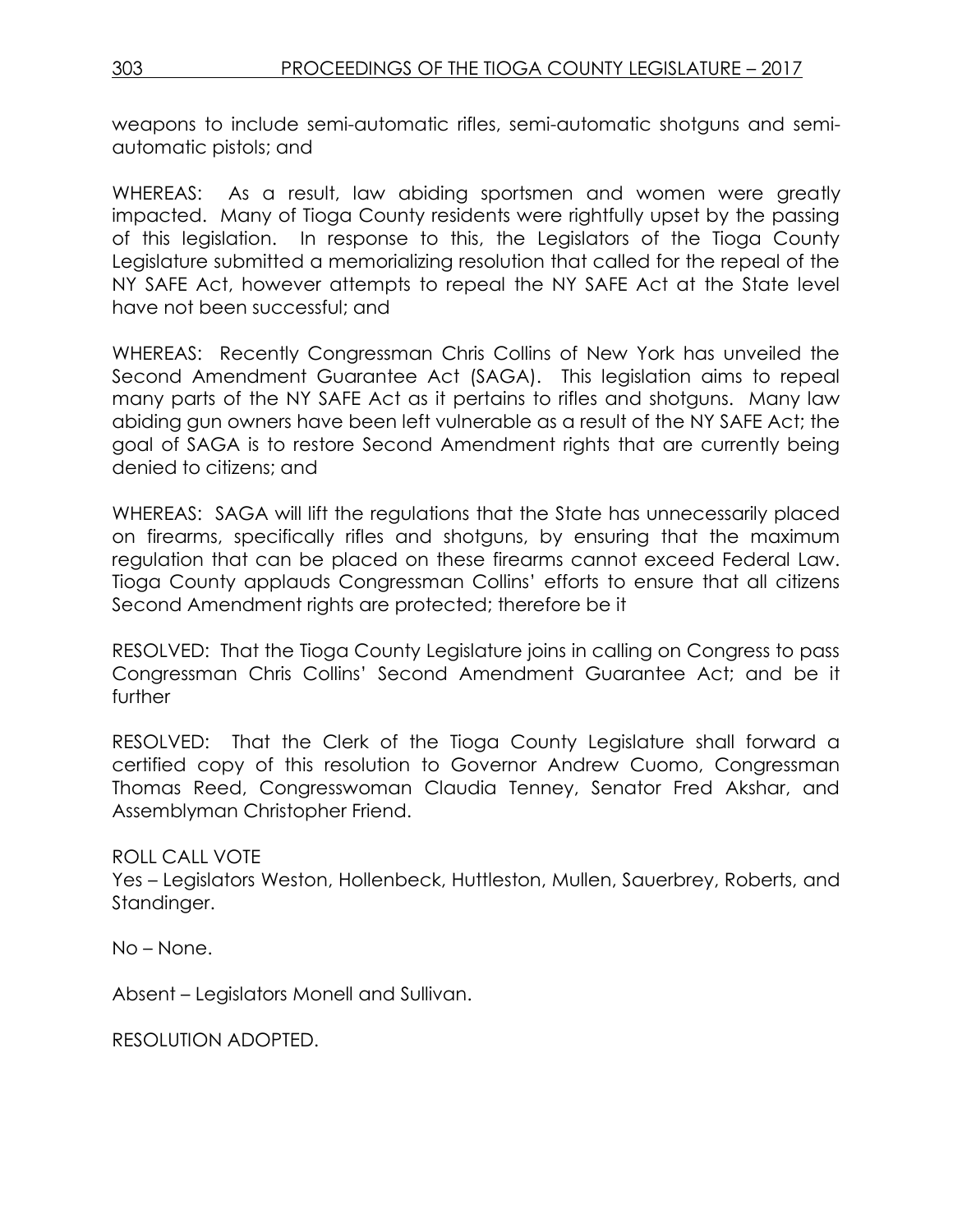Legislator Hollenbeck moved for the adoption of the following resolution, seconded by Legislator Mullen.

| REFERRED TO:          | FINANCE/LEGAL COMMITTEE                                          |
|-----------------------|------------------------------------------------------------------|
| RESOLUTION NO. 210-17 | TRANSFER OF FUNDS FROM DA AND<br>CONTINGENCY TO ASSIGNED COUNSEL |

WHEREAS: The Assigned Counsel budget has had a high number of cases for 2017 and the Assigned Counsel account will not have sufficient funds for the remainder of 2017; and

WHEREAS: It is anticipated the District Attorney's Office will come in under budget and have surplus in Trial's Budget Line Item; and

WHEREAS: Funds will need to be transferred from the District Attorney's budget and Contingency Account to the Assigned Counsel Account to accommodate the increase in cases for 2017; therefore be it

RESOLVED: That the Tioga County Legislature authorizes a transfer as follows:

| From: A1990 540715 Contingency Account     | \$20,000.00 |
|--------------------------------------------|-------------|
| A1165 540720 District Attorney Trial Costs | \$20,000.00 |

To: A1172 540030 Assigned Counsel \$40,000.00

#### ROLL CALL VOTE

Yes – Legislators Weston, Hollenbeck, Huttleston, Mullen, Sauerbrey, Roberts, and Standinger.

No – None.

Absent – Legislators Monell and Sullivan.

RESOLUTION ADOPTED.

Legislator Hollenbeck moved for the adoption of the following resolution, seconded by Legislator Mullen. REFERRED TO: FINANCE/ LEGAL & SAFETY

| RESOLUTION NO. 211-17 | REQUEST AND TRANSFER OF       |
|-----------------------|-------------------------------|
|                       | <b>FUNDS FROM CONTINGENCY</b> |
|                       | <b>ACCOUNT</b>                |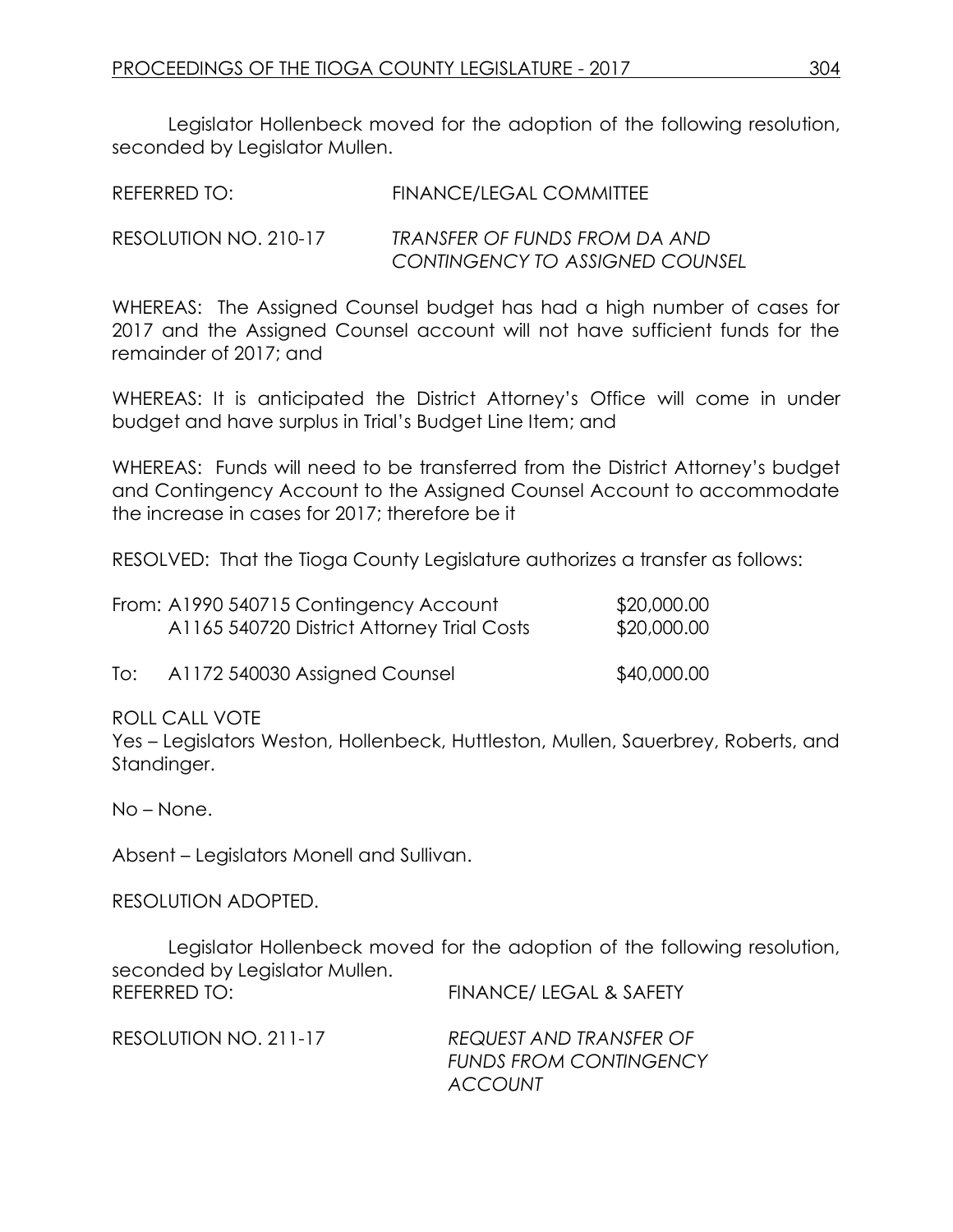WHEREAS: The Law Department funds are insufficient to cover salaries through the end of 2017 due to pay out for accrued and unused vacation upon the retirement of the County Attorney as well as paying the salaries of the new County Attorney and the temporary position of Special County Attorney during March/April of 2017; and

WHEREAS: The funding is available in the Contingency Account to transfer to the Law Salary Full Time account; therefore be it

RESOLVED: That the Tioga County Legislature authorizes the following transfer:

| FROM: | A1990 540715 | Contingency-Transfer   | \$8,550.00 |
|-------|--------------|------------------------|------------|
| TO:   | A1420 510010 | Law – Salary Full Time | \$8,550.00 |

ROLL CALL VOTE

Yes – Legislators Weston, Hollenbeck, Huttleston, Mullen, Sauerbrey, Roberts, and Standinger.

No – None.

Absent – Legislators Monell and Sullivan.

RESOLUTION ADOPTED.

Legislator Standinger moved for the adoption of the following resolution, seconded by Legislator Mullen.

| REFERRED TO:          | HEALTH & HUMAN SERVICES COMMITTEE<br>FINANCE/LEGAL COMMITTEE                                |
|-----------------------|---------------------------------------------------------------------------------------------|
| RESOLUTION NO. 212-17 | <b>TRANSFER OF FUNDS FROM CONTINGENCY AND</b><br><b>BUDGET MODIFICATION SOCIAL SERVICES</b> |

WHEREAS: Tioga County Department of Social Services (DSS) receives an annual chargeback bill from the Office of Children and Family Services (OCFS) for the county share of foster children housed in OCFS residential facilities; and

WHEREAS: DSS has received the chargeback bill for calendar year 2015 in the amount of \$246,051.37 and determined the amount exceeds budgeted funds by \$146,051.37; and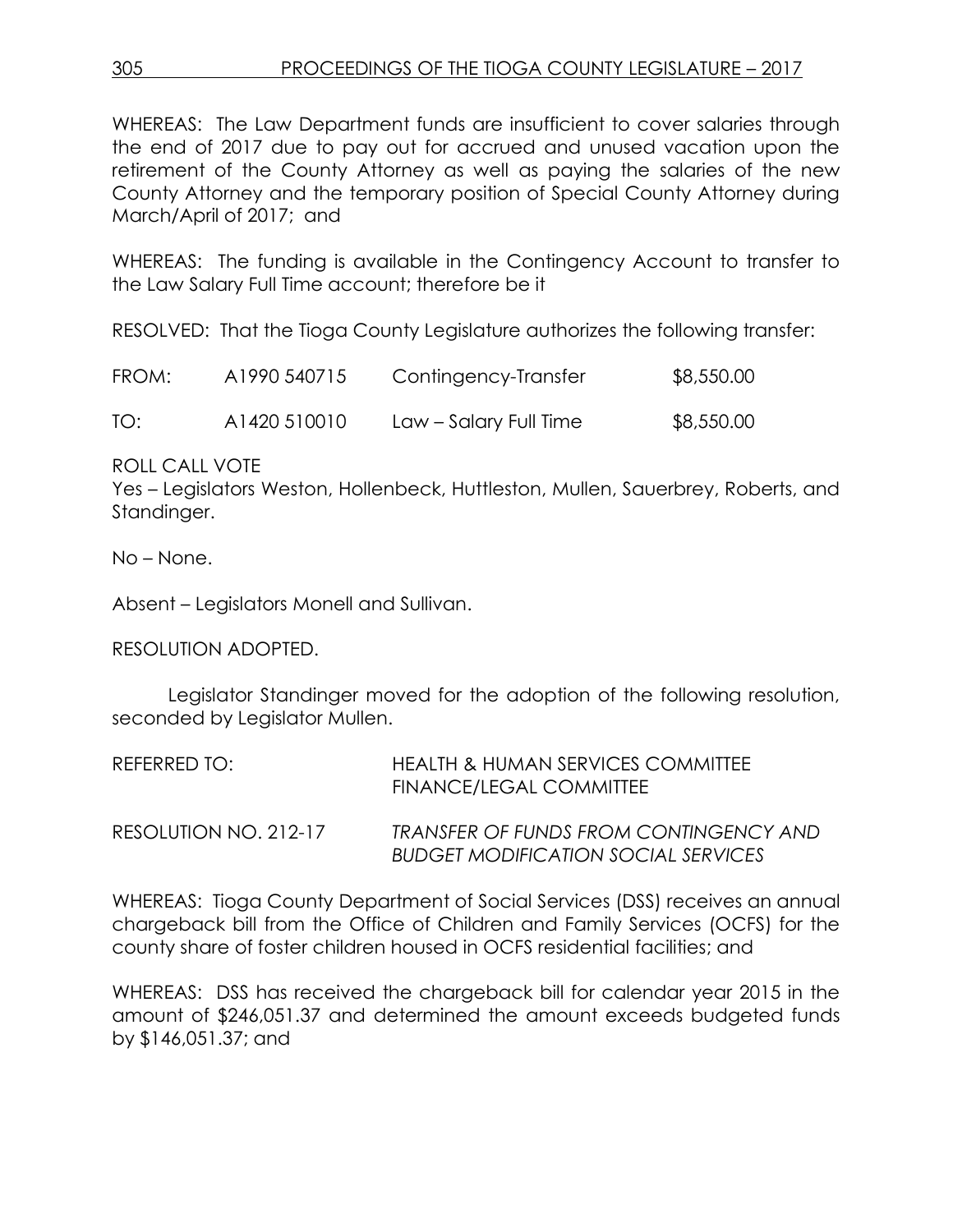WHEREAS: The additional funding needed will require a budget modification and transfer of funds from contingency to Social Services appropriation account; and

WHEREAS: Transfer of funds and contingency fund requests requires Legislative approval; therefore be it

RESOLVED: That contingency fund use be approved and transferred as follows:

From: A1990 540715 Contingency Account Transfer \$ 146,051.37 To: A6129 540487 State Training Schools Program Expense \$ 146,051.37

Legislator Standinger spoke. "I would like to say that this was a surprise cost that was dumped on us by the State Government. They increased our billing by double and we are addressing this with our State Representatives, but until they can figure out how to do things up there they are going to continue to push this on to us. Unfortunately this is a cost that we have to pay."

ROLL CALL VOTE Yes – Legislators Weston, Hollenbeck, Huttleston, Mullen, Sauerbrey, Roberts, and Standinger.

No – None.

Absent – Legislators Monell and Sullivan.

RESOLUTION ADOPTED.

Legislator Roberts moved for the adoption of the following resolution, seconded by Legislator Huttleston.

| REFERRED TO:          | <b>PUBLIC WORKS COMMITTEE</b><br>FINANCE/LEGAL COMMITTEE                                                                      |
|-----------------------|-------------------------------------------------------------------------------------------------------------------------------|
| RESOLUTION NO. 213-17 | <b>TRANSFER OF FUNDS FROM CONTINGENCY</b><br>ACCOUNT TO HOUSEHOLD HAZARDOUS<br>WASTE ACCOUNT AND MODIFY 2017<br><b>BUDGET</b> |

WHEREAS: There is a significant increase in the amount of electronic waste being brought by Tioga County residents; and

WHEREAS: This increase has caused the budgeted amount to be exceeded for the 2017 Hazardous Waste Program; therefore be it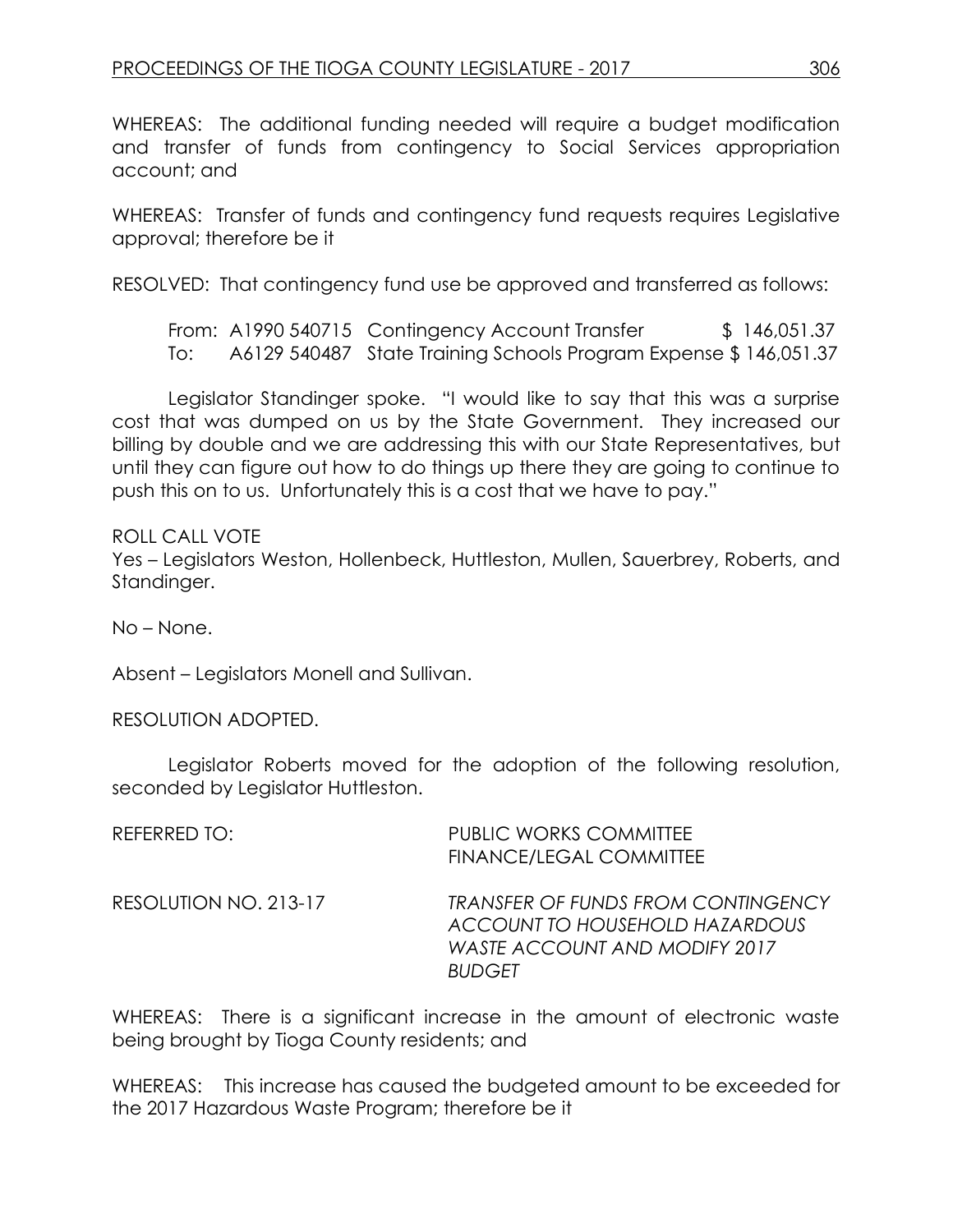RESOLVED: That the Tioga County Legislature authorizes a transfer from contingency and modify the budget as follows:

|  | From: B1990 540715 Contingency Account | \$10,000 |
|--|----------------------------------------|----------|
|  |                                        |          |

To: B8160 542261 Household Hazardous Waste \$10,000

ROLL CALL VOTE

Yes – Legislators Weston, Hollenbeck, Huttleston, Mullen, Sauerbrey, Roberts, and Standinger.

No – None.

Absent – Legislators Monell and Sullivan.

RESOLUTION ADOPTED.

Legislator Hollenbeck moved for the adoption of the following resolution, seconded by Legislator Mullen.

| REFERRED TO: | LEGAL/FINANCE COMMITTEE |
|--------------|-------------------------|
|              |                         |

RESOLUTION NO. 214-17 *REQUEST FOR RESERVE FUNDS AND BUDGET MODIFICATION/TRANSFER*

WHEREAS: Chapter 497 of the New York State Law of 1999 requires every county to establish a separate handicapped parking and education program with the purpose of providing education to increase the awareness of handicapped parking laws; and

WHEREAS: Implementation of this plan is dependent upon revenue generated from a mandatory thirty-dollar handicapped parking fine surcharge which the New York State Law of 1999 requires will be used for activities such as public service announcements, public education and awareness campaigns, distribution of literature and other activities with such purpose; and

WHEREAS: There was no budgeted line item in the general fund for these expenditures and Legislative approval is needed to access funds from a reserve account as well as to modify the budget; therefore be it

RESOLVED: That funds to cover the cost of two public service announcements be allocated as follows: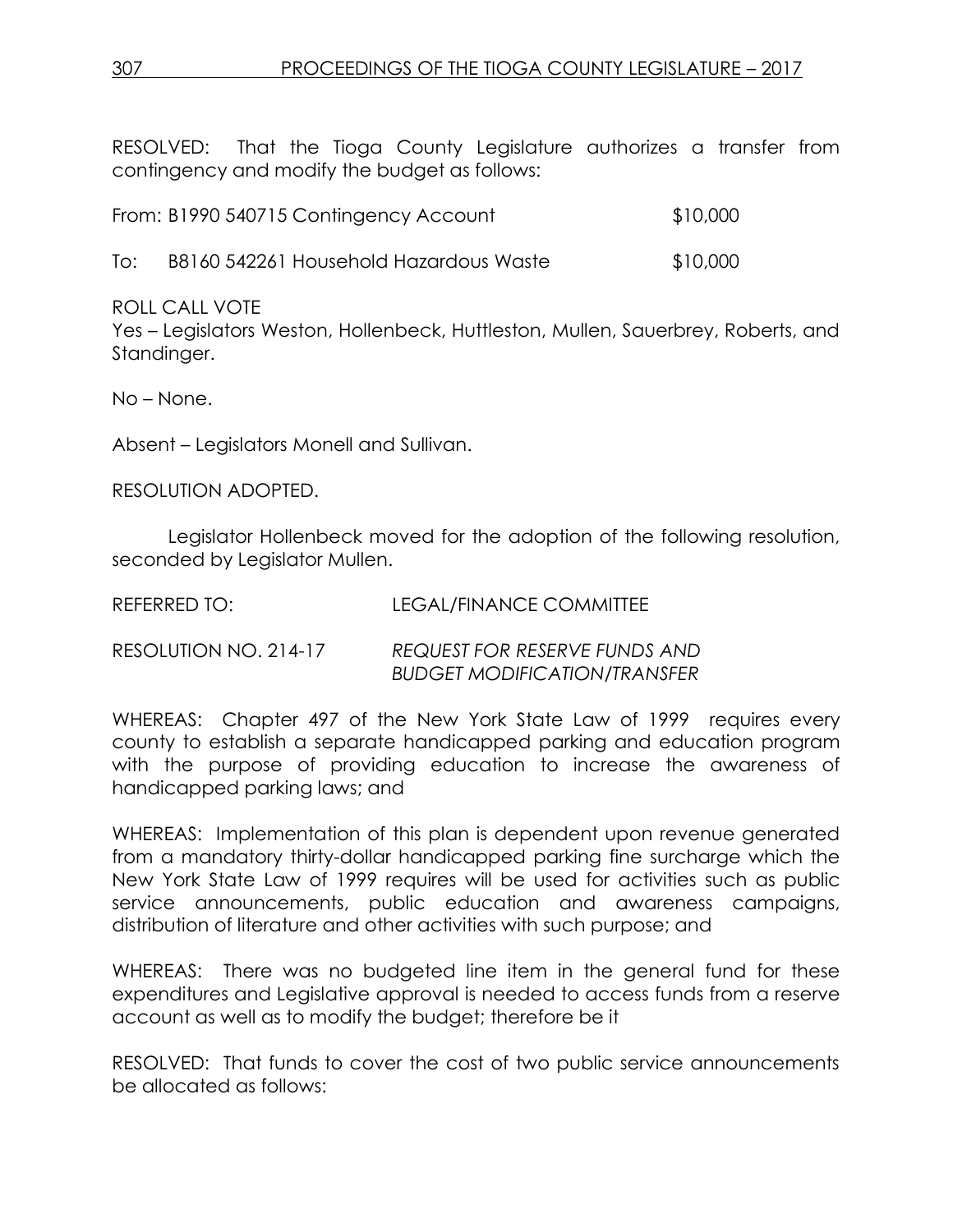From: A388904 Reserve for Handicapped Parking Education \$206.00

To: A2989 54010 Advertising \$206.00

ROLL CALL VOTE

Yes – Legislators Weston, Hollenbeck, Huttleston, Mullen, Sauerbrey, Roberts, and Standinger.

No – None.

Absent – Legislators Monell and Sullivan.

RESOLUTION ADOPTED.

Legislator Roberts moved for the adoption of the following resolution, seconded by Legislator Standinger.

REFERRED TO: INFORMATION TECHNOLOGY COMMITTEE

RESOLUTION NO. 215-17 *AUTHORIZE AND FUND PURCHASE OF MICROSOFT WINDOWS 10 SOFTWARE LICENSES WITH APPROPRIATION FROM CAPITAL SOFTWARE RESERVE ACCOUNT*

WHEREAS: The Tioga County Legislature recognizes the importance of County infrastructure; and

WHEREAS: The County utilizes Microsoft Windows software for critical daily operations; and

WHEREAS: The ITCS Director has evaluated the current Microsoft licensing needs; and

WHEREAS: A need to purchase additional and new Microsoft software licenses to ensure the County is in license usage compliance has been identified; therefore be it

RESOLVED: That the Tioga County Legislature authorizes the payment of software fees in the amount of \$67,000 to Dell, the holder of the Microsoft NYS OGS contract for software purchases from the Capital Software Reserve Fund for the purchase of Microsoft Windows 10 licenses; and be it further

RESOLVED: That the following funds be transferred:

FROM: H387804 Capital Software Reserve Fund  $$67,000.00$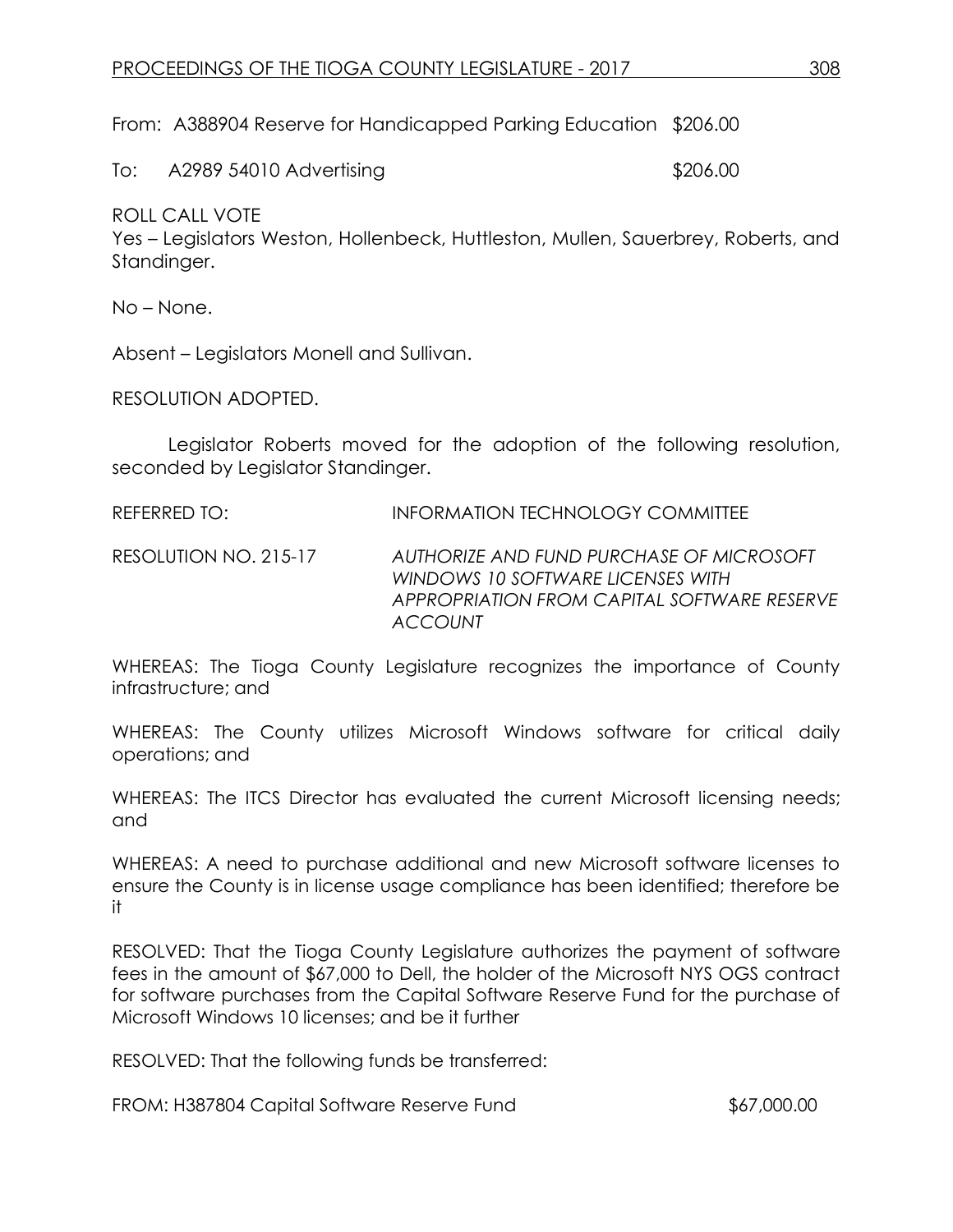TO: H1680-520620 Information Technology Capital Software \$67,000.00

ROLL CALL VOTE

Yes – Legislators Weston, Hollenbeck, Huttleston, Mullen, Sauerbrey, Roberts, and Standinger.

No – None.

Absent – Legislators Monell and Sullivan.

RESOLUTION ADOPTED.

Legislator Roberts moved for the adoption of the following resolution, seconded by Legislator Standinger.

| REFERRED TO:          | <b>INFORMATION TECHNOLOGY</b>                                          |
|-----------------------|------------------------------------------------------------------------|
| RESOLUTION NO. 216-17 | AUTHORIZE AND FUND<br>NEW DATA STORAGE SYSTEM<br>AND APPROPRIATE FUNDS |

WHEREAS: The Tioga County Legislature recognizes the importance of County Infrastructure; and

*FROM CAPITAL HARDWARE*

*RESERVE ACCOUNT*

WHEREAS: The ITCS department has identified that an upgrade is needed to the County's primary data storage system; and

WHEREAS: The Information Technology department has conducted an evaluation of available options; and

WHEREAS: VirtuIT Systems has been selected to purchase said computer hardware; and

WHEREAS: The Information Technology Committee has reviewed the recommendation and agrees with the ITCS Director's recommendation; therefore be it

RESOLVED: That the ITCS Director be authorized to purchase computer hardware at a cost not to exceed \$42,929.29 from VirtuIT Systems; and be it further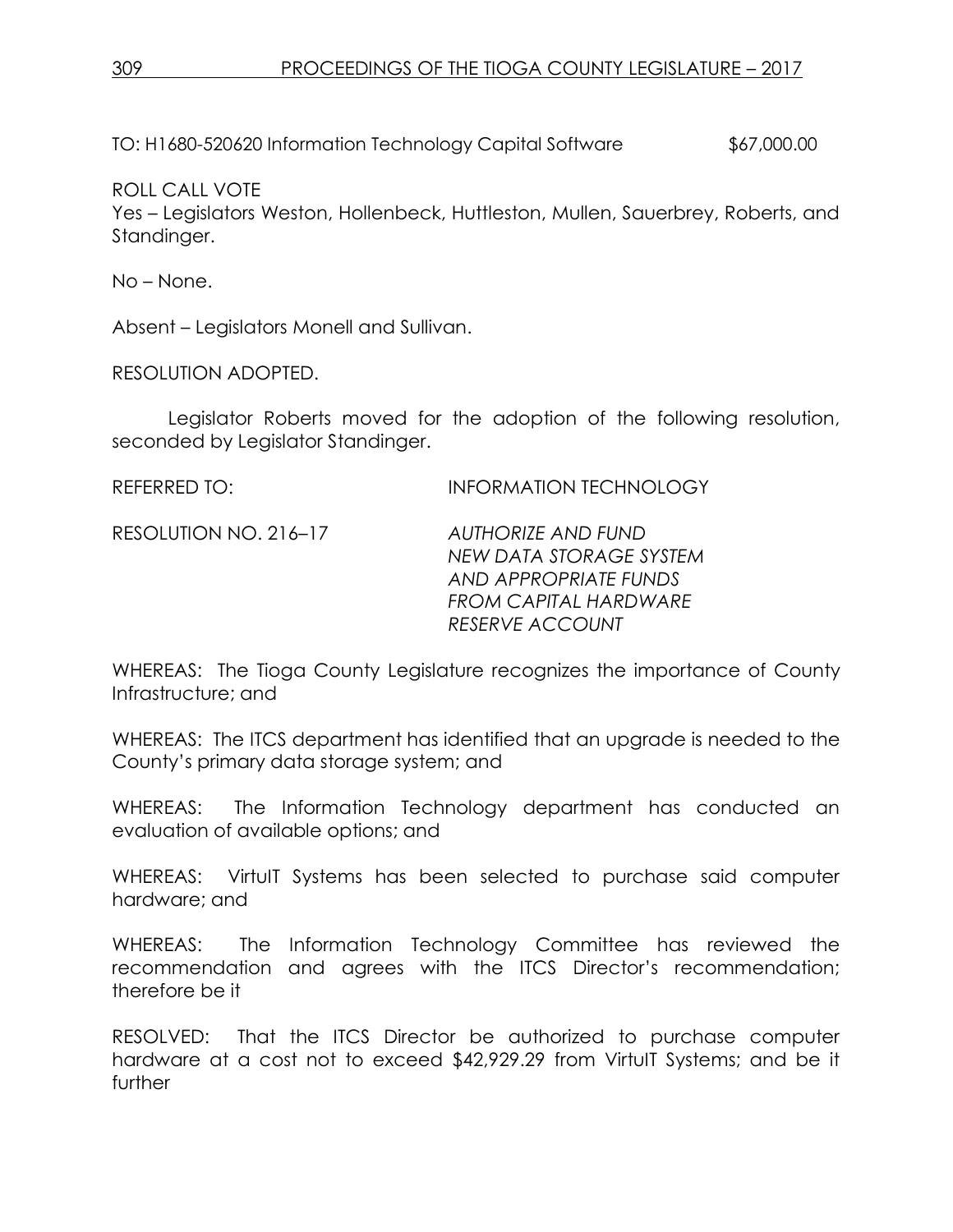RESOLVED: That the following funds be transferred:

|     | From: H 387805 Capital Hardware Reserve | \$42,929.29 |
|-----|-----------------------------------------|-------------|
| TO: | H1680-521090 IT Capital Computer        | \$42,929.29 |

ROLL CALL VOTE

Yes – Legislators Weston, Hollenbeck, Huttleston, Mullen, Sauerbrey, Roberts, and Standinger.

No – None.

Absent – Legislators Monell and Sullivan.

RESOLUTION ADOPTED.

Legislator Standinger moved for the adoption of the following resolution, seconded by Legislator Mullen.

| REFERRED TO:          | <b>HEALTH AND HUMAN SERVICES COMMITTEE</b><br>FINANCE/LEGAL COMMITTEE                       |
|-----------------------|---------------------------------------------------------------------------------------------|
| RESOLUTION NO. 217-17 | APPROPRIATE FUNDS FROM CAPITAL SOFTWARE<br>AND HARDWARE RESERVES FOR NORTHWOODS<br>PURCHASE |

WHEREAS: The Tioga County Legislature recognizes the importance of County infrastructure; and

WHEREAS: Tioga County Department of Social Services (DSS) has approval to purchase a software system for Mobile Content Management for Child Welfare Services from Northwoods via resolution 189-17; and

WHEREAS: Associated hardware and licensing for support costs have been estimated at \$26,124; and

WHEREAS: Appropriation and transfer of funds requires Legislative approval; therefore be it:

RESOLVED: That the funding be appropriated and transferred as follows:

|     | FROM: H387804 Capital Software Reserve Fund        | \$176,458 |
|-----|----------------------------------------------------|-----------|
|     | FROM: H6010 436100 State Aid-Social Services Admin | \$287,905 |
| TO: | H6010 540620 Software Expense                      | \$464,363 |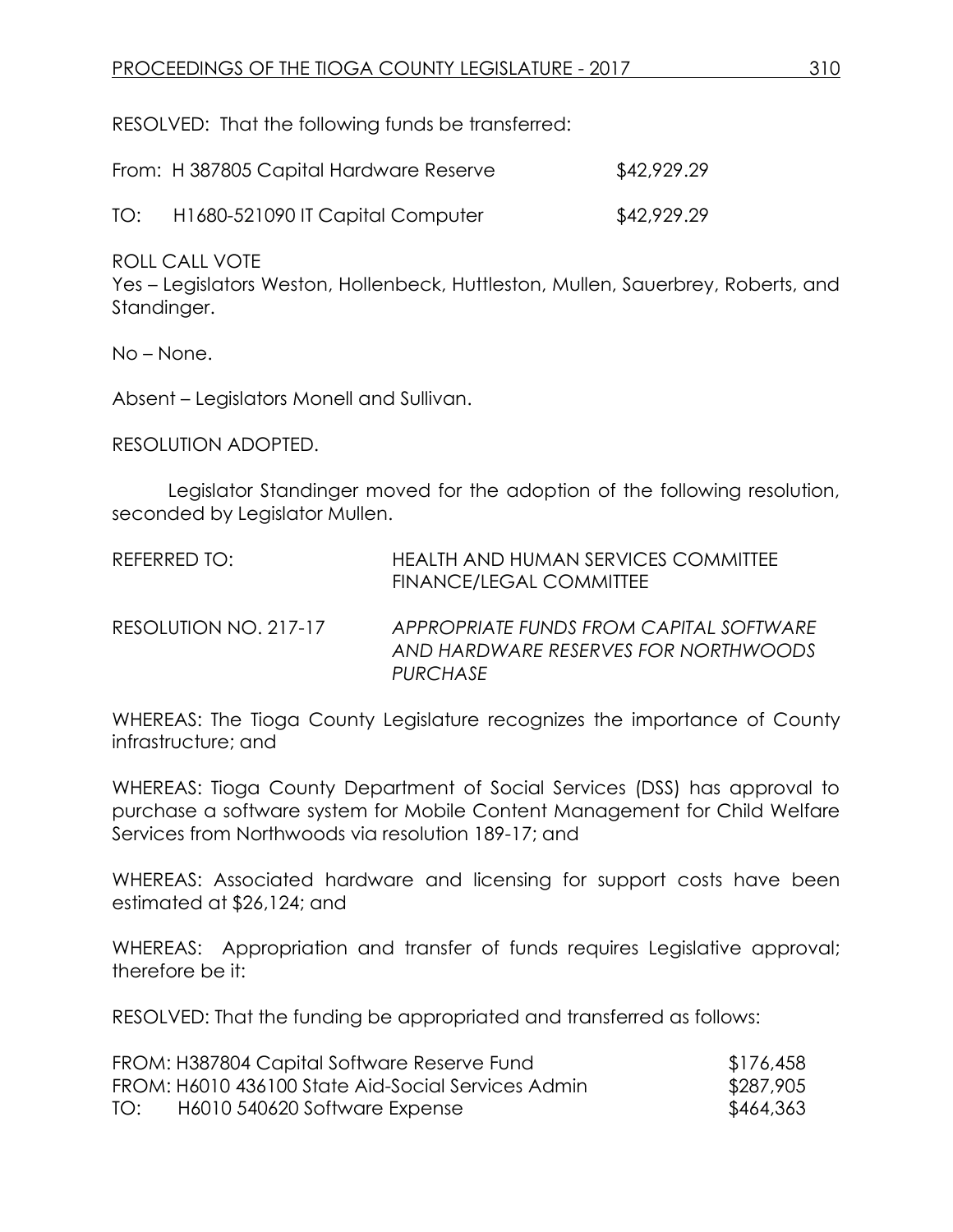|     | FROM: H387805 Capital Hardware Reserve Fund        | \$ 3,800 |
|-----|----------------------------------------------------|----------|
|     | FROM: H6010 436100 State Aid-Social Services Admin | \$6,200  |
| TO: | H6010 520090 Computer                              | \$10,000 |

Legislator Mullen spoke. "A large portion of this is reimbursed through the State 62% and it is going to make our DSS much more efficient with our agents being able to work from the field and have documents signed in the field level cutting back on travel and time and hours expended and more services provided to the people that need the services. It is a lot of money, but I think in the long run we are going to be better off for it."

Legislator Standinger spoke. "I concur with what Legislator Mullen has stated. This is an awful lot of money, but in the long run I think it is going to help the employees in that Department operate more efficiently and sometimes you have to spend money in that regard."

Legislator Weston spoke. "I agree with Bill. It has been a long run."

ROLL CALL VOTE

Yes – Legislators Weston, Hollenbeck, Huttleston, Mullen, Sauerbrey, Roberts, and Standinger.

No – None.

Absent – Legislators Monell and Sullivan.

RESOLUTION ADOPTED.

Legislator Roberts moved for the adoption of the following resolution, seconded by Legislator Standinger.

| REFERRED TO:          | PUBLIC WORKS<br><b>FINANCE</b>              |
|-----------------------|---------------------------------------------|
| RESOLUTION NO. 218-17 | AUTHORIZE ADDITIONAL EQUIPMENT<br>PURCHASES |

WHEREAS: Public Works budgeted \$54,000.00 for a Lift and Manual Press in the 2017 Capital Equipment budget line H5130.521902 Auto Shop Equip/Reno; and

WHEREAS: The cost for these 2 pieces came in under what was anticipated; and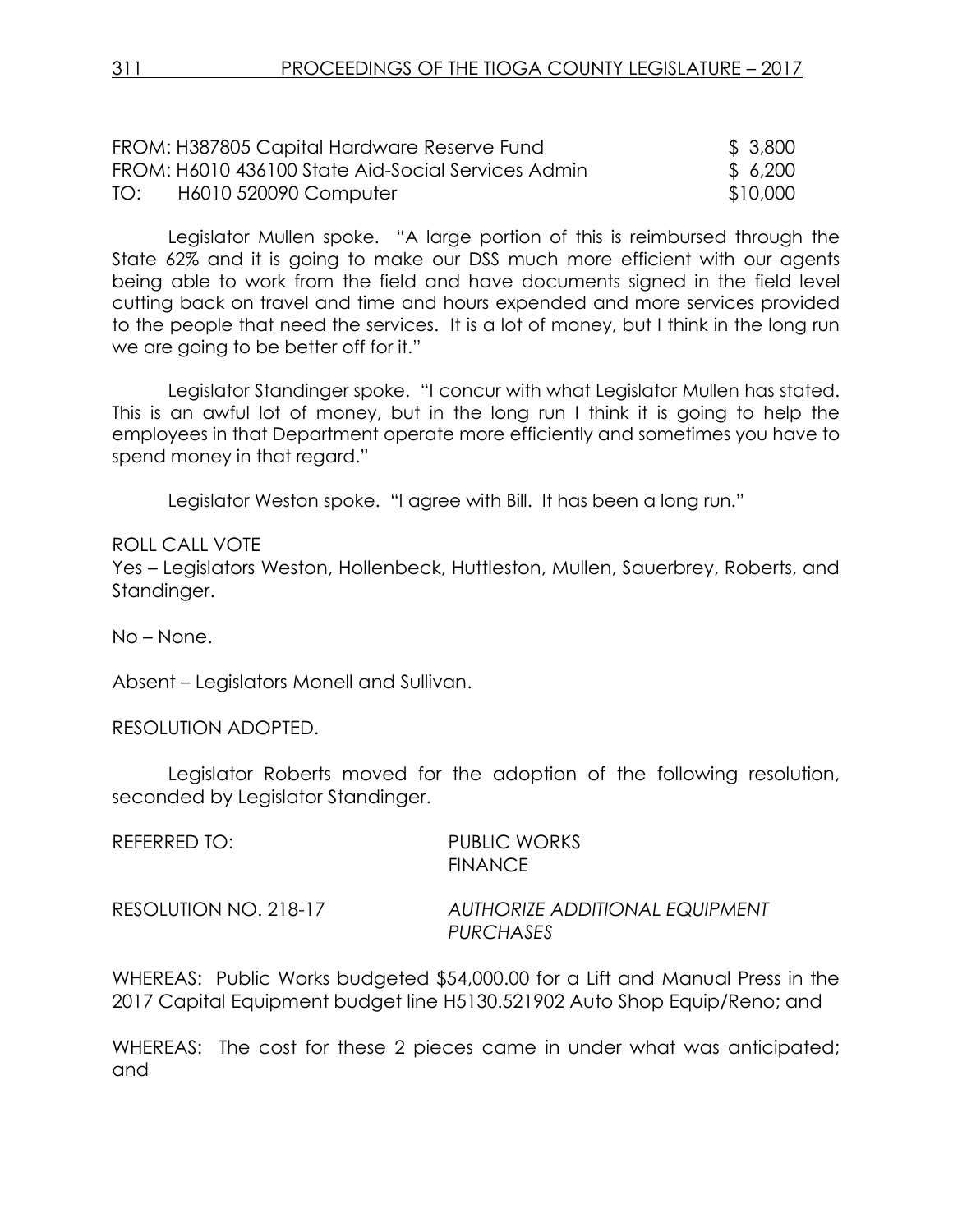WHEREAS: There was a need for additional items in our facility; and

WHEREAS: There were funds remaining in the amount of \$9,804.79 in H5130.521902 Auto Shop Equip/Reno; therefore be it

RESOLVED: That the Tioga County Legislature authorizes the following purchases out of H5130.521902 Auto Shop Equip/Reno:

| <b>Bakers Garage Doors</b> | \$5,804.00 (Garage Doors)       |
|----------------------------|---------------------------------|
| ID Booth Inc.              | \$2,106.50 (Heaters)            |
| <b>Fastenal Company</b>    | \$1,639.72 (Drill Press & Vise) |

ROLL CALL VOTE

Yes – Legislators Weston, Hollenbeck, Huttleston, Mullen, Sauerbrey, Roberts, and Standinger.

No – None.

Absent – Legislators Monell and Sullivan.

#### RESOLUTION ADOPTED.

Legislator Weston introduced Local Law Introductory No. D of 2017.

County of Tioga

Local Law No. of the Year 2017.

A Local Law providing for the collection of a hotel and motel tax in Tioga County.

Be It Enacted by the Legislature of the County of Tioga as follows:

SECTION 1: TITLE

This Local Law shall be known as the "Hotel/Motel Tax Law".

## SECTION 2: PURPOSE

The purpose of this Local Law is to enhance the general economy of Tioga County, its cities, towns, and villages through promotion of tourists, activities, conventions, trade shows, special events, and other directly related and supporting activities.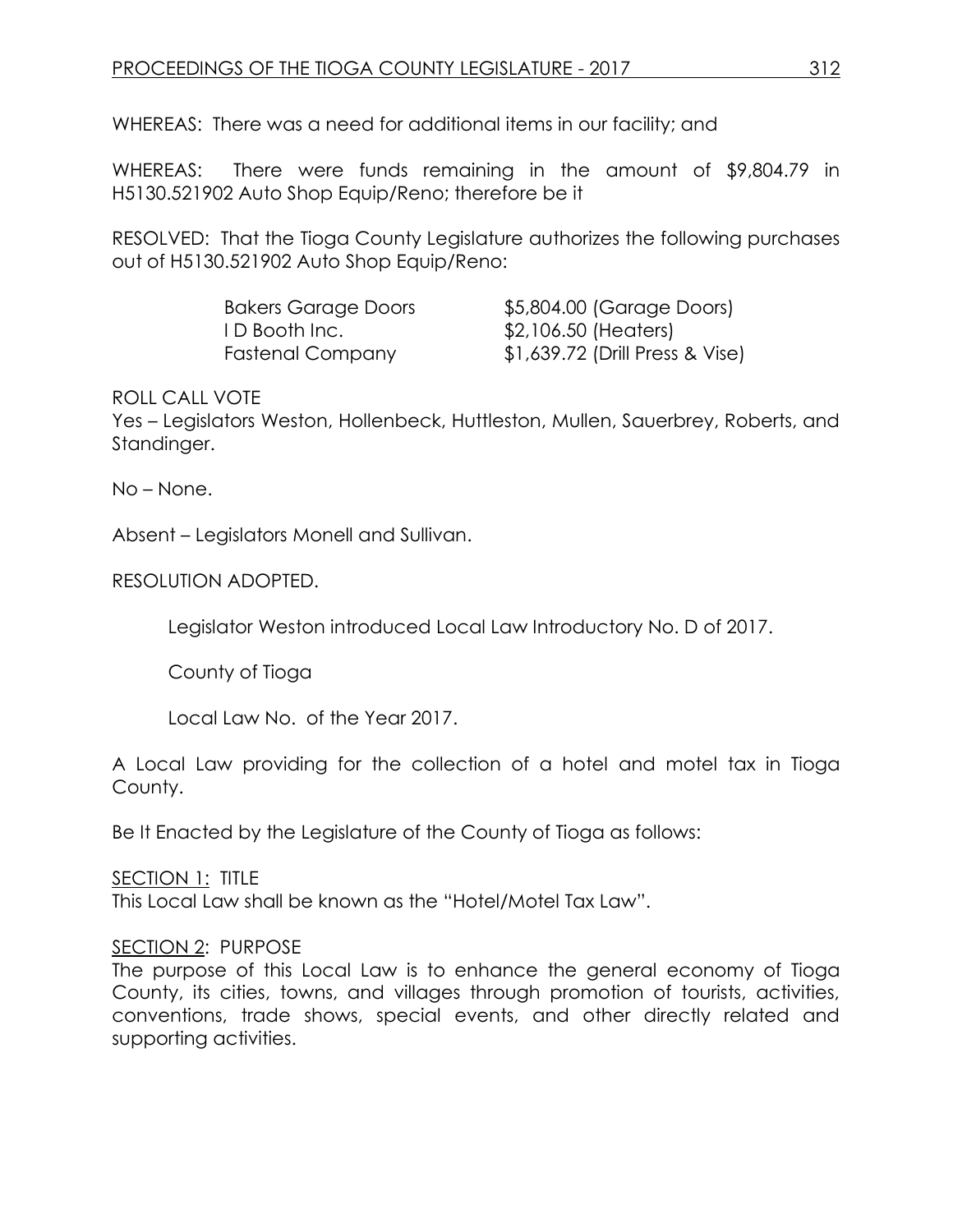# SECTION 3: DEFINITIONS

HOTEL - Any facility providing lodging on an over-night basis, and shall include those facilities designated and commonly known as "bed and breakfast" and "tourist" facilities.

MOTEL - Any facility providing lodging on an over-night basis, and shall include those facilities designated and commonly known as "bed and breakfast" and "tourist" facilities.

PERMANENT RESIDENT - A person occupying any room or rooms in a hotel or motel for at least fourteen (14) consecutive days.

## SECTION 4: TAX

(A) A tax in the amount of four percent (4%) of the per diem rental rate for each room occupied, is hereby assessed on all hotels and motels in Tioga County, provided, however, that such tax shall not be applicable to a permanent resident of a hotel or motel.

(B) Said tax shall be paid by the person occupying the room who shall be liable therefore to the owner of the hotel or motel room occupied or to the person entitled to be paid the rent or charge for the hotel or motel room occupied. Said tax shall be paid for and on account of the County of Tioga.

(C) Such owner or person entitled to be paid the rent or charge shall be liable for the collection and payment of the tax. Such owner or person entitled to be paid the rent or charge shall have the same right in respect to collecting the tax from the person occupying the hotel or motel room, or in respect to nonpayment of the tax by the person occupying the hotel or motel room, as if the tax were a part of the rent or charge; provided, however, that the Tioga County Treasurer shall be joined as a part in any action or proceeding brought to collect the tax by the owner or by the person entitled to be paid the rent or charge.

(D) The filing of returns and the payment of the tax shall be paid to the Tioga County Treasurer on a quarterly basis by such means and in such manner as may be directed by the Tioga County Treasurer.

# SECTION 5: PENALTY AND INTEREST

There shall be a penalty for failure to file said return and pay over the tax to the Tioga County Treasurer on the date due in the amount of ten (10%) per cent of the amount of the tax due plus interest at the rate of one percent (1%) of such tax for each month of delay, excepting the first month after such return was required to be filed or such tax became due.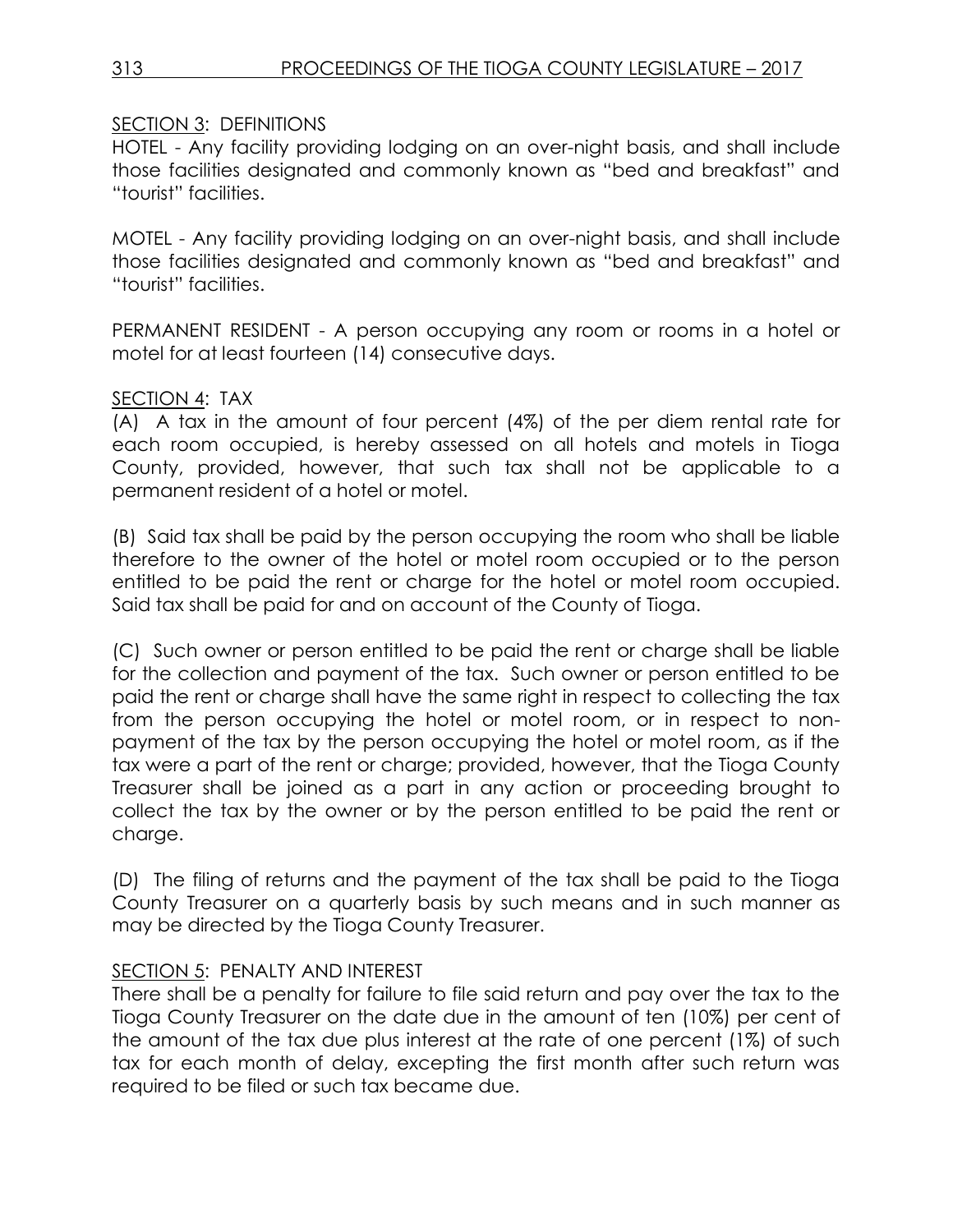## SECTION 6: EXEMPTION

Such tax shall not be imposed on any transaction, by or with any of the following:

(A) The State of New York, or any public corporation (including a public corporation created pursuant to agreement or compact with another state or the dominion of Canada), improvement district or other political subdivision of the State.

(B) The United States of America, insofar as it is immune from taxation;

(C) Any corporation or association, or trust, or community chest, fund or foundation organized and operated exclusively for religious, charitable or educational purposes, or for the prevention of cruelty to children or animals, and no part of the net earnings of which inures to the benefit of any private shareholder or individual and no substantial part of the activities of which is carrying on propaganda, or otherwise attempting to influence legislation; provided, however, that nothing in this paragraph shall include an organization operated for the primary purpose of carrying on a trade or business for profit, whether or not all of its profits are payable to one or more organizations described in this paragraph.

## SECTION 7: JUDICIAL REVIEW

Any final determination of the amount of any tax payable hereunder shall be reviewable for error, illegality or unconstitutionality or any other reason whatsoever by a proceeding under article seventy-eight of the civil practice law and rules if application therefore is made to the supreme court within thirty days after the giving of the notice of such final determination, provided, however, that any such proceeding under article seventy-eight of the civil practice law and rules shall not be instituted unless:

(A) The amount of any tax sought to be reviewed, with such interest and penalties thereon as may be provided for, shall be first deposited and there is filed an undertaking, issued by a surety company authorized to transact business in this state and approved by the superintendent of insurance of this state as to solvency and responsibility, in such amount as a justice of the supreme court shall approve to the effect that if such proceeding be dismissed or the tax confirmed the petitioner will pay all costs and charges which may accrue in the prosecution of such proceeding; or

(B) At the option of the petitioner such undertaking may be in a sum sufficient to cover the taxes, interests and penalties stated in such determination plus the costs and charges which may accrue against it in the prosecution of the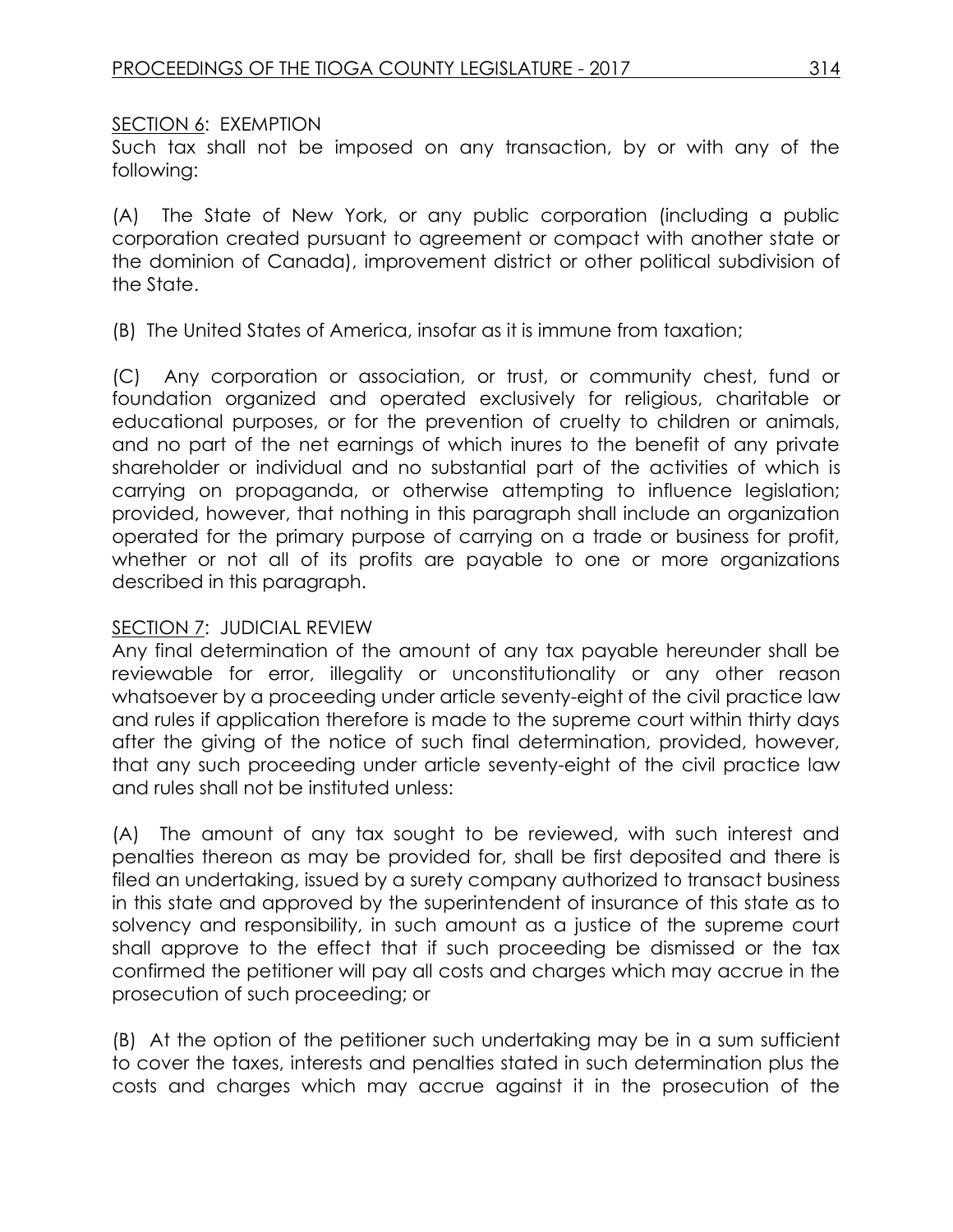proceeding, in which event the petitioner shall not be required to pay such taxes, interest or penalties as a condition precedent to the application.

(C) Where any tax imposed hereunder shall have been erroneously, illegally or unconstitutionally collected and application for the refund thereof duly made to the Tioga County Treasurer, and he shall have made a determination denying such refund, such determination shall be reviewable by a proceeding under article seventy-eight of the civil practice law and rules, provided, however, that such proceeding is instituted within thirty days after the giving of the notice of such denial, that a final determination of tax due was not previously made, and that an undertaking is filed with the proper fiscal officer or officers in such amount and with such sureties as a justice of the supreme court shall approve to the effect that if such proceeding be dismissed or the tax confirmed, the petitioner will pay all costs and charges which may accrue in the prosecution of such proceeding.

# SECTION 8: LIMITATION OF TIME

Except in the case of a willfully false or fraudulent return with intent to evade the tax, no assessment of additional tax shall be made after the expiration of more than three years from the date of the filing of a return, provided, however, that where no return has been filed as provided by law the tax may be assessed at any time.

## SECTION 9: APPLICATION OF FUNDS

All revenues resulting from the imposition of the tax under this local law shall be paid into the treasury of Tioga County and shall be credited to and deposited in the general fund of the County, thereafter to be allocated at the discretion of the County Legislature of the County of Tioga for the purposes of tourism and economic development; provided, however, that the County shall be authorized to retain up to a maximum of five percent of such revenue to defer the necessary expenses of the County in administering such tax. The revenue derived from the tax, after deducting the amount provided for administering such tax, shall be allocated to enhance the general economy of Tioga County, its cities, towns, and villages, through promotion of tourist activities, conventions, trade shows, special events, and other directly related and supporting activities.

## SECTION 10: EFFECTIVE DATE

This local law shall become effective December 1, 2017 and shall remain in effect until November 30, 2020.

## SECTION 11: SEVERABILITY

If any provision of this local law or the application thereof to any person or circumstance shall be held invalid, the remainder of this local law and the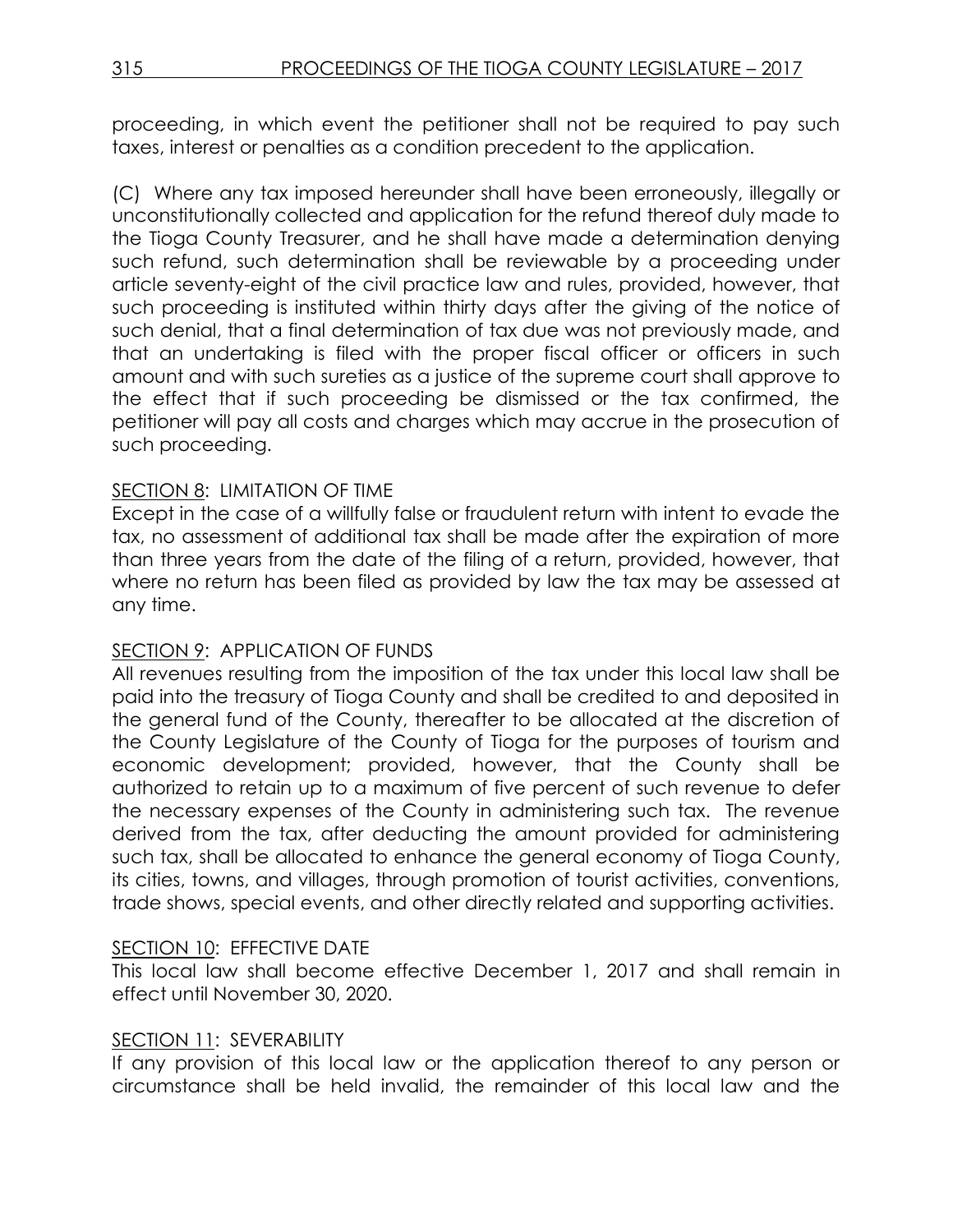application of its provisions to other persons or circumstances shall not be affected thereby.

Legislator Weston moved for the adoption of the following resolution, seconded by Legislator Mullen.

| REFERRED TO: | ED&P COMMITTEE |
|--------------|----------------|
|              |                |

```
RESOLUTION NO. 219-17 SCHEDULE PUBLIC HEARING
            LOCAL LAW INTRODUCTORY
            NO. D of 2017
```
RESOLVED: That a public hearing shall be held on Local Law Introductory No. D of 2017 A Local Law providing for the collection of a hotel and motel tax in Tioga County in the Edward D. Hubbard Auditorium of the Ronald E. Dougherty County Office Building, 56 Main Street, Owego, New York 13827 on Thursday, October 5, 2017 at 1:00 P.M. All persons desiring to present written or oral comments may do so at said time.

ROLL CALL VOTE Yes – Legislators Weston, Hollenbeck, Huttleston, Mullen, Sauerbrey, Roberts, and Standinger.

No – None.

Absent – Legislators Monell and Sullivan.

RESOLUTION ADOPTED.

Legislator Weston moved for the adoption of the following resolution, seconded by Legislator Hollenbeck.

REFERRED TO: ECONOMIC DEVELOPMENT & PLANNING COMMITTEE

RESOLUTION NO. 220-17 *AUTHORIZATION TO ACCEPT AWARDED 2016 NEW YORK HOMES AND COMMUNITY RENEWAL FUNDING FOR \$500,000.00 FROM THE NEW YORK MAIN STREET DOWNTOWN ANCHOR PROGRAM FOR THE 2016 NEW YORK MAIN STREET DOWNTOWN ANCHOR OWEGO REVITALIZATION PROJECT AT 145 FRONT STREET OWEGO (The Parkview)*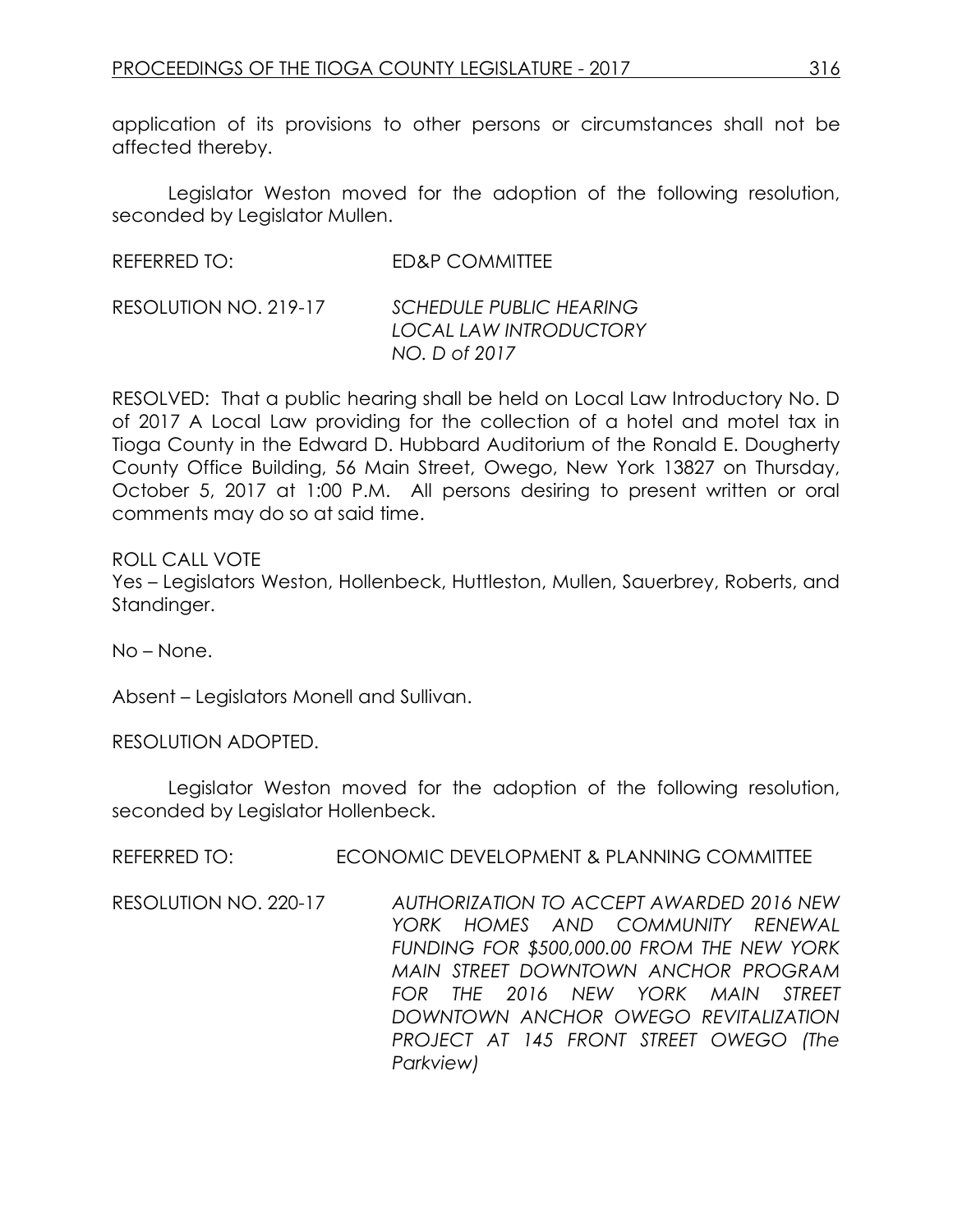# 317 PROCEEDINGS OF THE TIOGA COUNTY LEGISLATURE – 2017

WHEREAS: Tioga County Economic Development and Planning (TCEDP) was approved by Resolution #118-16 to apply and administer a 2016 New York Main Street Program (NYMS) grant for the 2016 New York Main Street Program Downtown Anchor Owego Revitalization Project at 145 Front Street, Owego (The Parkview); and

WHEREAS: A 2016 New York Main Street grant for \$500,000.00 has been awarded; and

WHEREAS: The Tioga County Legislature must accept this grant award of \$500,000.00; now therefore be it

RESOLVED: That the Tioga County Legislature accept the awarded 2016 New York Main Street Downtown Anchor Program total grant for \$500,000.00 to be administered by the Tioga County Economic Development and Planning Office.

ROLL CALL VOTE

Yes – Legislators Weston, Hollenbeck, Huttleston, Mullen, Sauerbrey, and Standinger.

No – Legislator Roberts.

Absent – Legislators Monell and Sullivan.

RESOLUTION ADOPTED.

Legislator Weston moved for the adoption of the following resolution, seconded by Legislator Hollenbeck.

REFERRED TO: ECONOMIC DEVELOPMENT & PLANNING COMMITTEE

RESOLUTION NO. 221-17 *AUTHORIZATION TO APPROPRIATE FUNDS AND MODIFY 2017 BUDGET FOR THE AWARDED 2016 NEW YORK HOMES AND COMMUNITY RENEWAL FUNDING FOR \$500,000.00 FROM THE NEW YORK MAIN STREET DOWNTOWN ANCHOR PROGRAM FOR THE 2016 NEW YORK MAIN STREET DOWNTOWN ANCHOR OWEGO REVITALIZATION PROJECT AT 145 FRONT STREET OWEGO (The Parkview)*

WHEREAS: Tioga County Economic Development and Planning (TCEDP) was approved by Resolution #118-16 to apply and administer a 2016 New York Main Street Program (NYMS) grant for the 2016 New York Main Street Program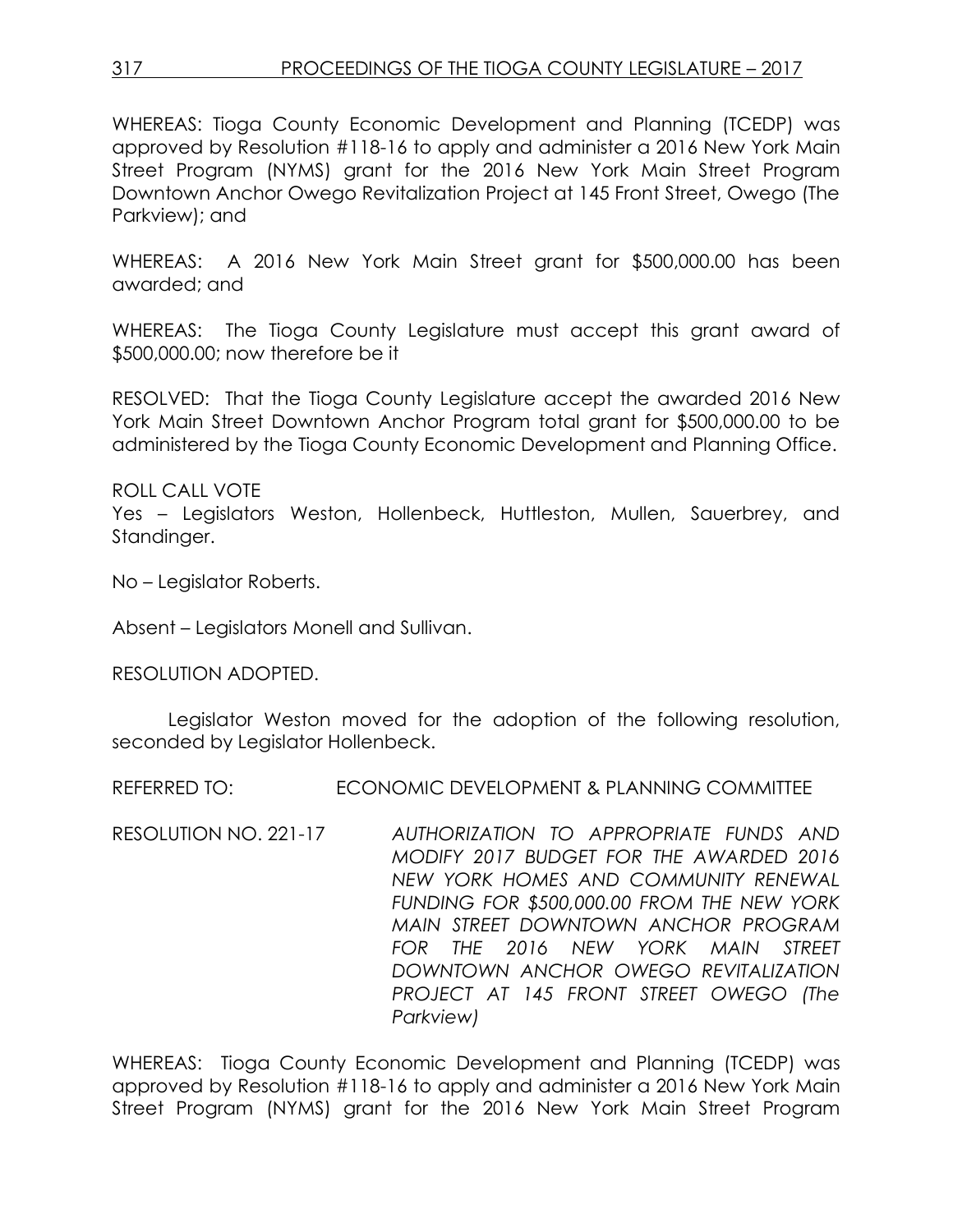Downtown Anchor Owego Revitalization Project at 145 Front Street, Owego (The Parkview); and

WHEREAS: A 2016 New York Main Street grant for \$500,000.00 has been awarded; and

WHEREAS: Included in the grant award is a 5% administrative fee of \$25,000.00; now therefore be it

RESOLVED: That the funds be appropriated and the 2017 Budget be modified as follows:

#### 2017 Budget Modification:

|       | Revenue Account #ORG CE8510 OBJ 439900 | \$475,000.00 |
|-------|----------------------------------------|--------------|
|       | Expense Account #ORG CE8510 OBJ 540487 | \$475,000.00 |
| Name: | CE002 2017 Parkview Main Street        |              |

#### 2017 Budget Addition:

|       | Revenue Account#ORG A6422 OBJ 437170 | \$25,000.00 |
|-------|--------------------------------------|-------------|
| Name: | State Aid ED Administrative Fee      |             |

ROLL CALL VOTE

Yes – Legislators Weston, Hollenbeck, Huttleston, Mullen, Sauerbrey, and Standinger.

No – Legislator Roberts.

Absent – Legislators Monell and Sullivan.

RESOLUTION ADOPTED.

Legislator Standinger moved for the adoption of the following resolution, seconded by Legislator Hollenbeck.

REFERRED TO: ADMINISTRATIVE SERVICES COMMITTEE

RESOLUTION NO. 222-17 *ESTABLISH EQUALIZATION RATES*

RESOLVED: That under the provisions of Section 804 of the Real Property Tax Law, equalization rates for the purpose of apportioning 2018 County taxes among the several Towns are hereby established as follows: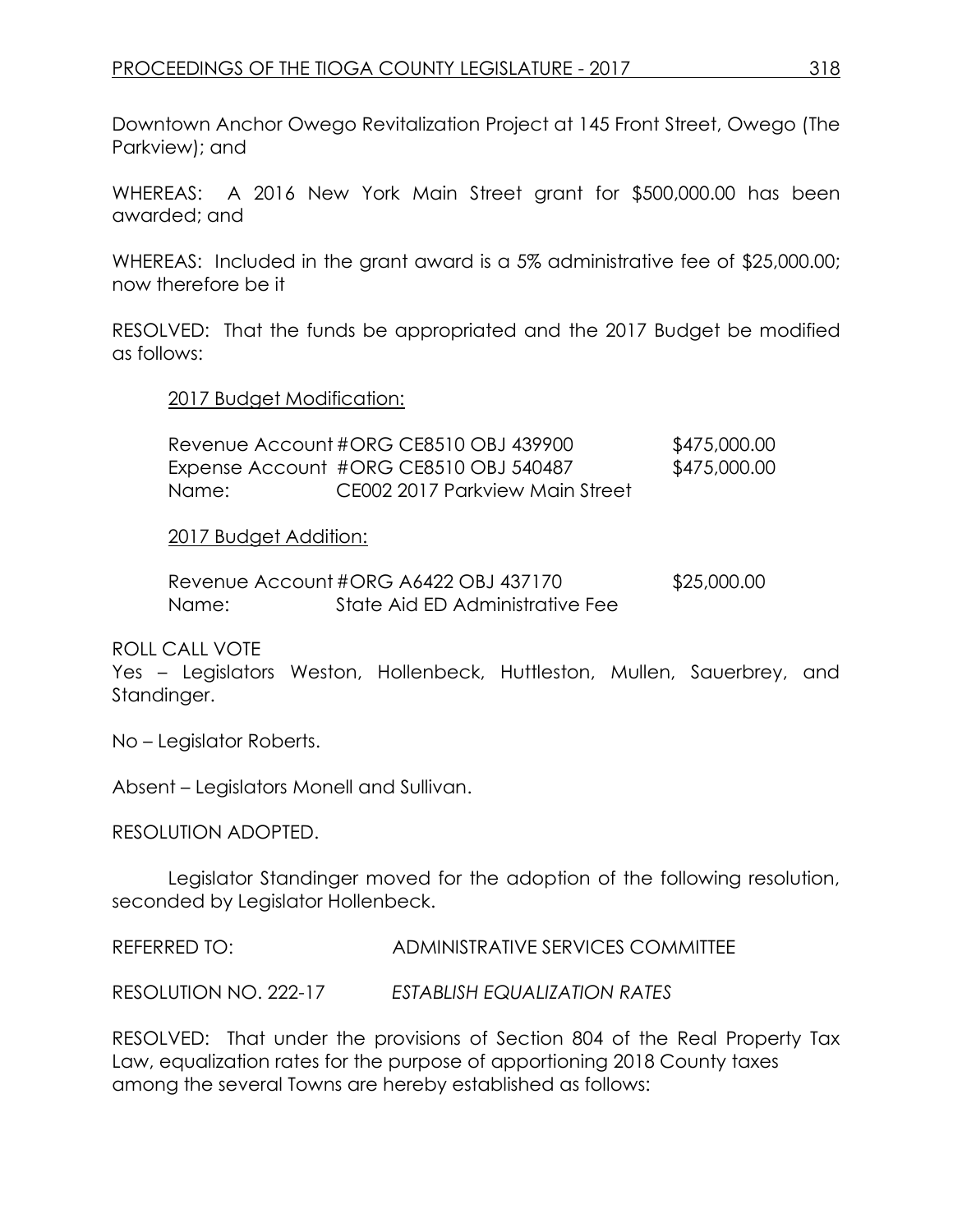| Town of Barton               | 85.00  |
|------------------------------|--------|
| <b>Town of Berkshire</b>     | 100.00 |
| Town of Candor               | 98.00  |
| <b>Town of Newark Valley</b> | 70.00  |
| <b>Town of Nichols</b>       | 24.00  |
| Town of Owego                | 75.90  |
| Town of Richford             | 98.00  |
| Town of Spencer              | 95.00  |
| Town of Tioga                | 6.60   |

Legislator Mullen spoke. "This was brought up by several of my people that I represent down in the Waverly/Barton area and this is set by the State and it has nothing to do with us setting the tax increase rate or tax rate. This is something that is a State formula and it is out of our hands."

#### ROLL CALL VOTE

Yes – Legislators Weston, Hollenbeck, Huttleston, Mullen, Sauerbrey, Roberts, and Standinger.

No – None.

Absent – Legislators Monell and Sullivan.

RESOLUTION ADOPTED.

Legislator Mullen moved for the adoption of the following resolution, seconded by Legislator Hollenbeck.

REFERRED TO **PUBLIC SAFETY COMMITTEE** 

RESOLUTION NO. 223-17 *APPROVE 2018 STOP DWI PLAN*

WHEREAS: The New York State Governor's Traffic Safety Committee (GTSC) requires Counties to submit an annual STOP DWI Plan by October 1st, for the use of monies collected under the STOP DWI Program; and

WHEREAS: The STOP DWI Coordinator has submitted a 2018 STOP DWI Plan to the Tioga County Legislature for approval; be it therefore

RESOLVED: That the Tioga County Legislature hereby approves the 2018 STOP DWI Plan including the following budgeted appropriations:

Enforcement \$38,000 Prosecution Related \$14,000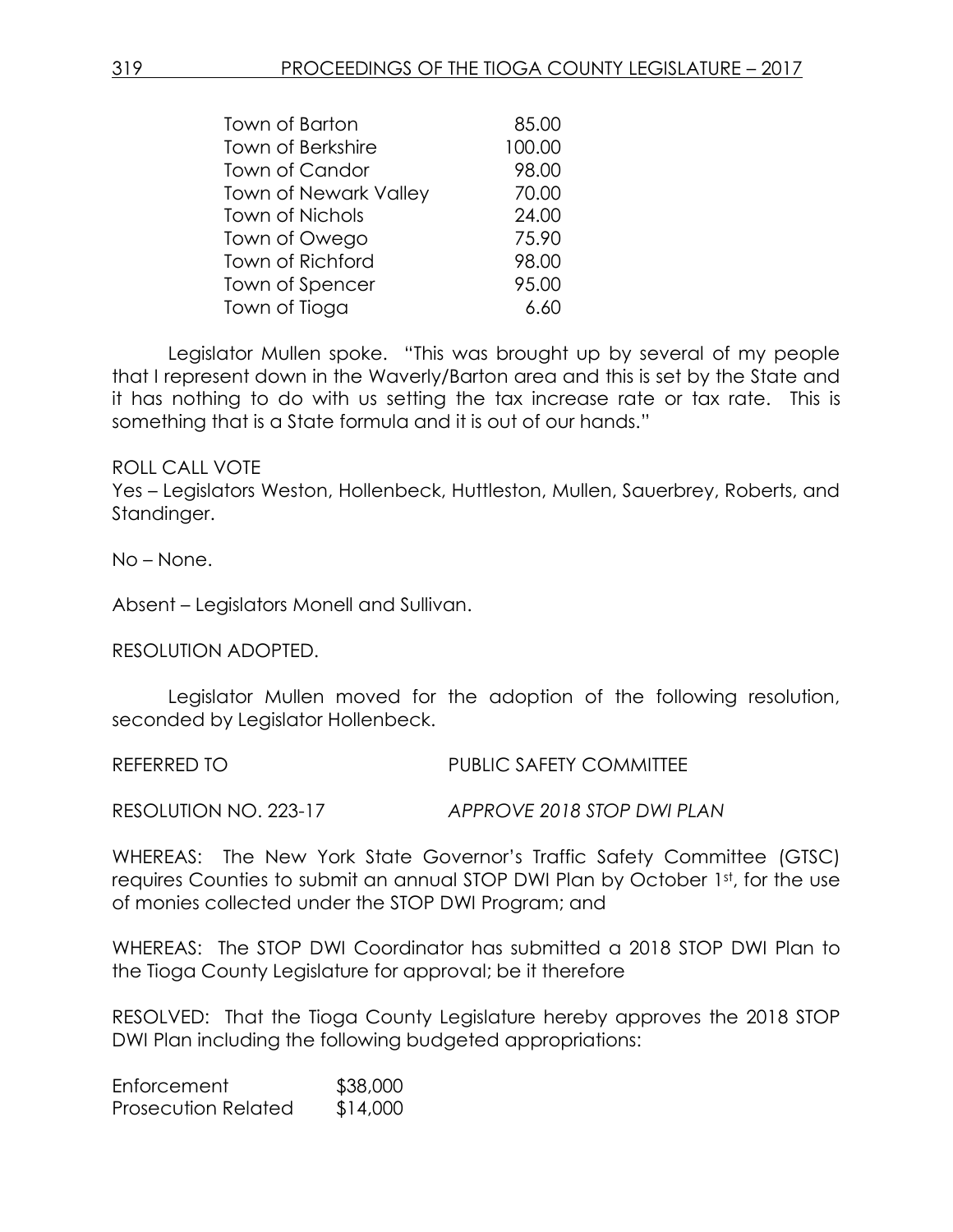| Probation      | \$21,927  |
|----------------|-----------|
| Rehabilitation | \$13,000  |
| PI&E           | \$20,000  |
| Administration | \$5,450   |
|                | \$112,377 |

#### ROLL CALL VOTE

Yes – Legislators Weston, Hollenbeck, Huttleston, Mullen, Sauerbrey, Roberts, and Standinger.

No – None.

Absent – Legislators Monell and Sullivan.

RESOLUTION ADOPTED.

Legislator Mullen moved for the adoption of the following resolution, seconded by Legislator Standinger.

REFERRED TO: HEALTH & HUMAN SERVICES COMMITTEE

RESOLUTION NO. 224–17 *APPOINT MEMBER TO YOUTH BOARD YOUTH BUREAU*

WHEREAS: The Tioga County Youth Board is organized as an advisory body to the Tioga County Youth Bureau; and

WHEREAS: The purpose of the Youth Board is to carry out the provision of Section 95 of the General Municipal Law of the State of New York and Resolution No. 140 of 1981 of the Tioga County Legislature; and

WHEREAS: The Tioga County Youth Board Bylaws provides for representatives to the Youth Board be appointed by the County Legislature; and

WHEREAS: The County Legislature previously appointed members to the Youth Board under Resolution No. 48-17 and vacancies exist; now therefore be it

RESOLVED: That the following listed representative be appointed as a member of the Tioga County Youth Board with the corresponding term of office consistent with the requirement of staggered rotation.

 TERM Rachel Craig (Replacing Jessica Hobler) 09/01/17-12/31/19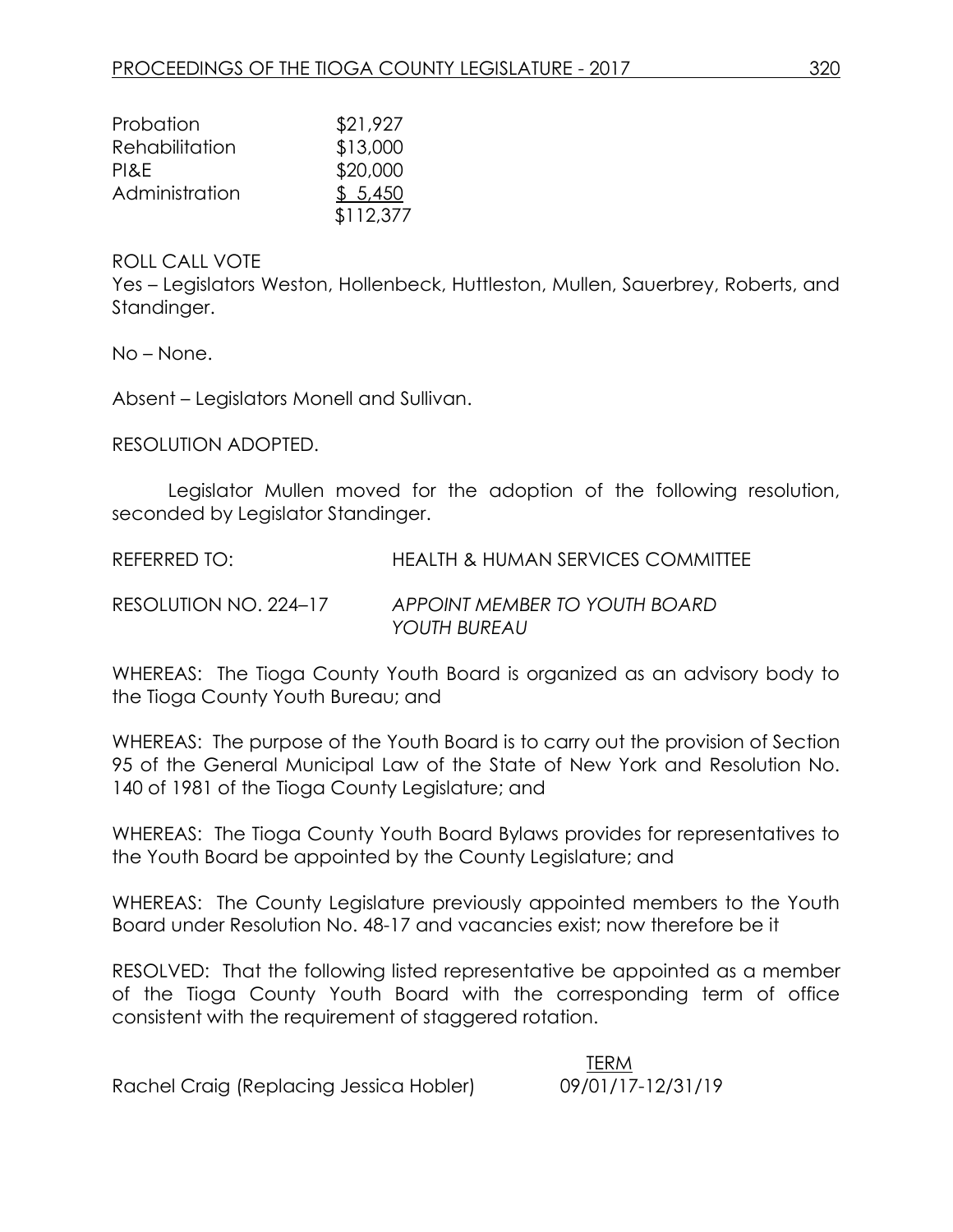ROLL CALL VOTE

Yes – Legislators Weston, Hollenbeck, Huttleston, Mullen, Sauerbrey, Roberts, and Standinger.

No – None.

Absent – Legislators Monell and Sullivan.

RESOLUTION ADOPTED.

Legislator Hollenbeck moved for the adoption of the following resolution, seconded by Legislator Mullen. REFERRED TO: PERSONNEL COMMITTEE

RESOLUTION NO. 225-17 *CONTRACT WITH EXCELLUS BLUE CROSS/BLUE SHIELD TO ADMINISTER HEALTH INSURANCE BENEFITS*

WHEREAS: Tioga County uses the service of Excellus Blue Cross Blue Shield of Central New York to administer health insurance benefits for Tioga County including a Medicare Blue PPO plan; and

WHEREAS: Excellus Blue Cross Blue Shield of Central New York has submitted a new contract to administer fully insured benefits for Tioga County employees for the period of January 1, 2018 through December 31, 2018; and

WHEREAS: These are contractual benefits for Tioga County union employees; therefore be it

RESOLVED: That the Tioga County Legislature authorizes the Chair of the Legislature to enter into a contract with Excellus Blue Cross Blue Shield of Central New York, subject to review by the County Attorney, to administer health insurance benefits for Tioga County for the period January 1, 2018 through December 31, 2018.

ROLL CALL VOTE

Yes – Legislators Weston, Hollenbeck, Huttleston, Mullen, Sauerbrey, Roberts, and Standinger.

No – None.

Absent – Legislators Monell and Sullivan.

RESOLUTION ADOPTED.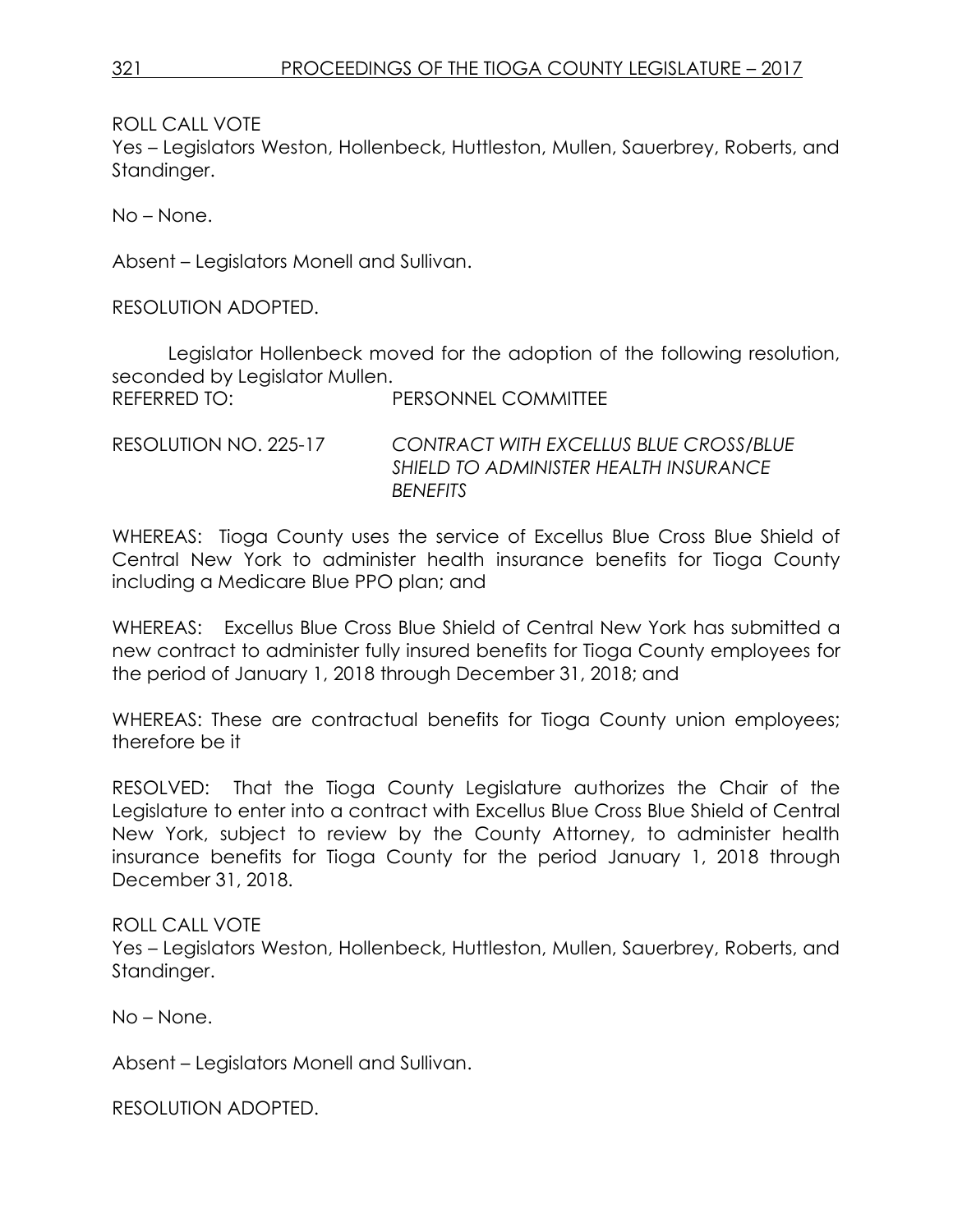Legislator Hollenbeck moved for the adoption of the following resolution, seconded by Legislator Standinger.

| REFERRED TO: | <b>PERSONNEL COMMITTEE</b> |
|--------------|----------------------------|
|              |                            |

RESOLUTION NO. 226-17 *AUTHORIZE CONTRACT WITH THE HARTFORD TO ADMINISTER MEDICARE ELIGIBLE RETIREE HEALTH INSURANCE*

WHEREAS: Effective January 1, 2014 Tioga County implemented The Hartford Medicare Supplemental Plan F coupled with a drug plan with \$5/\$15/\$30 copays for Medicare eligible retirees and retirees' spouses; and

WHEREAS: This Medicare plan continues to provide optimal coverage to Medicare eligible retirees at a lower cost to Tioga County than previous coverage offered; and

WHEREAS: The Hartford has submitted a new contract to administer the Medicare Supplemental Plan F and drug plan with \$5/\$15/\$30 co-pays for the period of January 1, 2018 through December 31, 2018; therefore be it

RESOLVED: That the Tioga County Legislature authorizes the Chair of the Legislature to enter into a contract with The Hartford, subject to review by the County Attorney, to administer these insurance benefits for Tioga County for the period January 1, 2018 through December 31, 2018.

## ROLL CALL VOTE

Yes – Legislators Weston, Hollenbeck, Huttleston, Mullen, Sauerbrey, Roberts, and Standinger.

No – None.

Absent – Legislators Monell and Sullivan.

RESOLUTION ADOPTED.

Legislator Standinger moved for the adoption of the following resolution, seconded by Legislator Mullen.

| REFERRED TO:          | HEALTH AND HUMAN SERVICES COMMITTEE<br>PERSONNEL COMMITTEE |
|-----------------------|------------------------------------------------------------|
| RESOLUTION NO. 227-17 | AUTHORIZE POSITION RECLASSIFICATION<br>MENTAL HYGIENE      |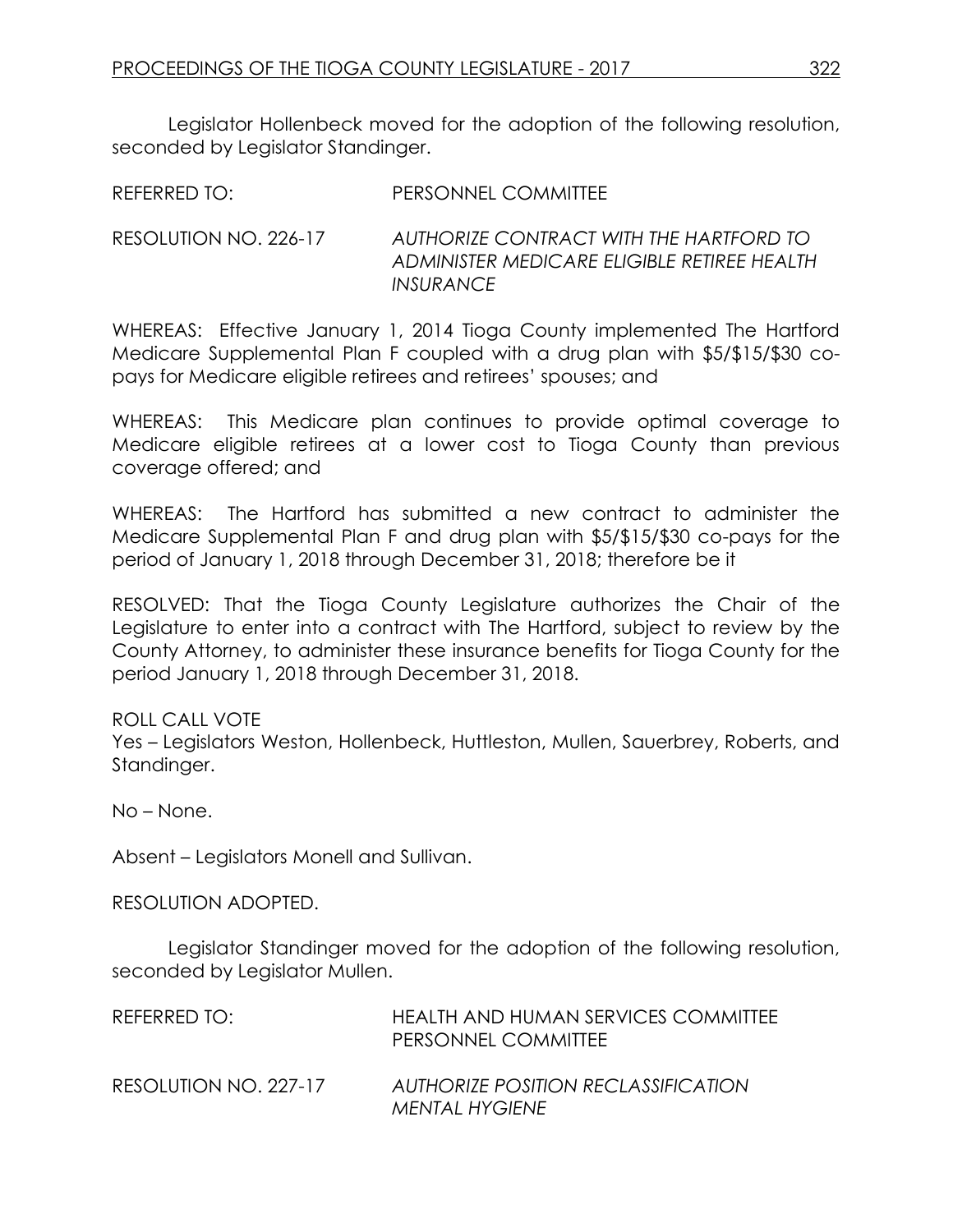WHEREAS: Legislative approval is required for position reclassification; and

WHEREAS: On March 30, 2017, the Personnel Department received a position description questionnaire from Linda Beers, Accounting Associate II (CSEA SG V, \$27,380), who works within the Mental Hygiene's accounting division; and

WHEREAS: A desk audit resulted and involved the review of work tasks performed by staff within said division; and

WHEREAS: Following the appeal process, the Personnel Officer has made a final determination that due to the type of work assigned to Ms. Beers and her level of autonomy in carrying out those assignments demonstrates sufficient justification to reclassify her title in order to accurately reflect the work performed; therefore be it

RESOLVED: That the Tioga County Legislature authorizes the reclassification of the Accounting Associate II position currently filled by Linda Beers to Accounting Associate III (CSEA SG VII, \$33,514); and be it further:

RESOLVED: That Ms. Beers' shall be appointed from an appropriate eligible list and shall receive a salary increase of \$6,134 added to her current annual salary retroactive to March 30, 2017.

## ROLL CALL VOTE

Yes – Legislators Weston, Hollenbeck, Huttleston, Mullen, Sauerbrey, Roberts, and Standinger.

No – None.

Absent – Legislators Monell and Sullivan.

#### RESOLUTION ADOPTED.

Legislator Mullen moved for the adoption of the following resolution, seconded by Legislator Hollenbeck.

| REFERRED TO:          | <b>PUBLIC SAFETY COMMITTEE</b><br>PERSONNEL COMMITTEE                          |
|-----------------------|--------------------------------------------------------------------------------|
| RESOLUTION NO. 228-17 | AUTHORIZE BACKFILL PART TIME<br>ASSISTANT FIRE COORDINATOR<br>(BUREAU OF FIRE) |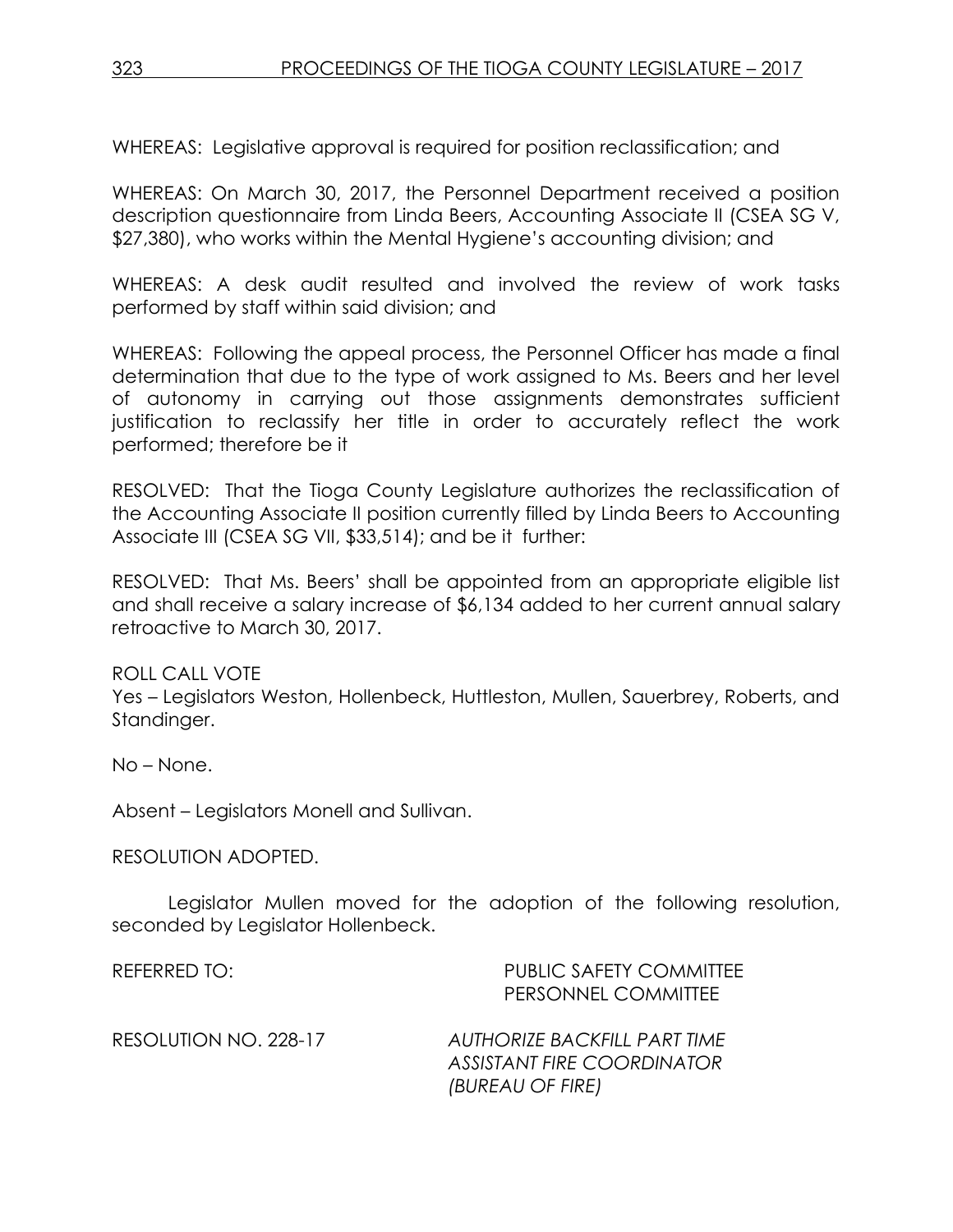WHEREAS: The Tioga County Bureau of Fire has a need to backfill an Assistant Fire Coordinator (PT) position, which has been vacant since July 4, 2017; and

WHEREAS: The Fire Coordinator has identified a qualified candidate who has been found to meet the minimum qualifications of the Assistant Fire Coordinator (PT) classification; therefore be it

RESOLVED: That the Tioga County Legislature authorizes the appointment of Charles Bement to the vacant Assistant Fire Coordinator (PT) position effective September 18, 2017, at an annual non-union salary of \$2,600.00; and be it further

RESOLVED: In accordance with the Non-Union Benefits Policy, Mr. Bement will not receive a salary increase on January 1, 2018, and instead will be evaluated within 6 months in order to determine any salary increase at that time.

ROLL CALL VOTE Yes – Legislators Weston, Hollenbeck, Huttleston, Mullen, Sauerbrey, Roberts, and Standinger.

No – None.

Absent – Legislators Monell and Sullivan.

RESOLUTION ADOPTED.

Legislator Hollenbeck moved for the adoption of the following resolution, seconded by Legislator Standinger.

| REFERRED TO:          | PERSONNEL COMMITTEE                                                                                             |
|-----------------------|-----------------------------------------------------------------------------------------------------------------|
| RESOLUTION NO. 229-17 | AMEND RESOLUTION #280-16; CREATE AND FILL<br>TEMPORARY, FULL-TIME CLERK (SEASONAL)<br>POSITION (PERSONNEL DEPT) |

WHEREAS: A Seasonal Clerk position was authorized by Resolution #280-16 for the period of May 15, 2017 through September 1, 2017; and

WHEREAS: The position was not filled until May 31, 2017; and

WHEREAS: The amount budgeted for this position could cover May 31, 2017 through September 14, 2017; therefore be it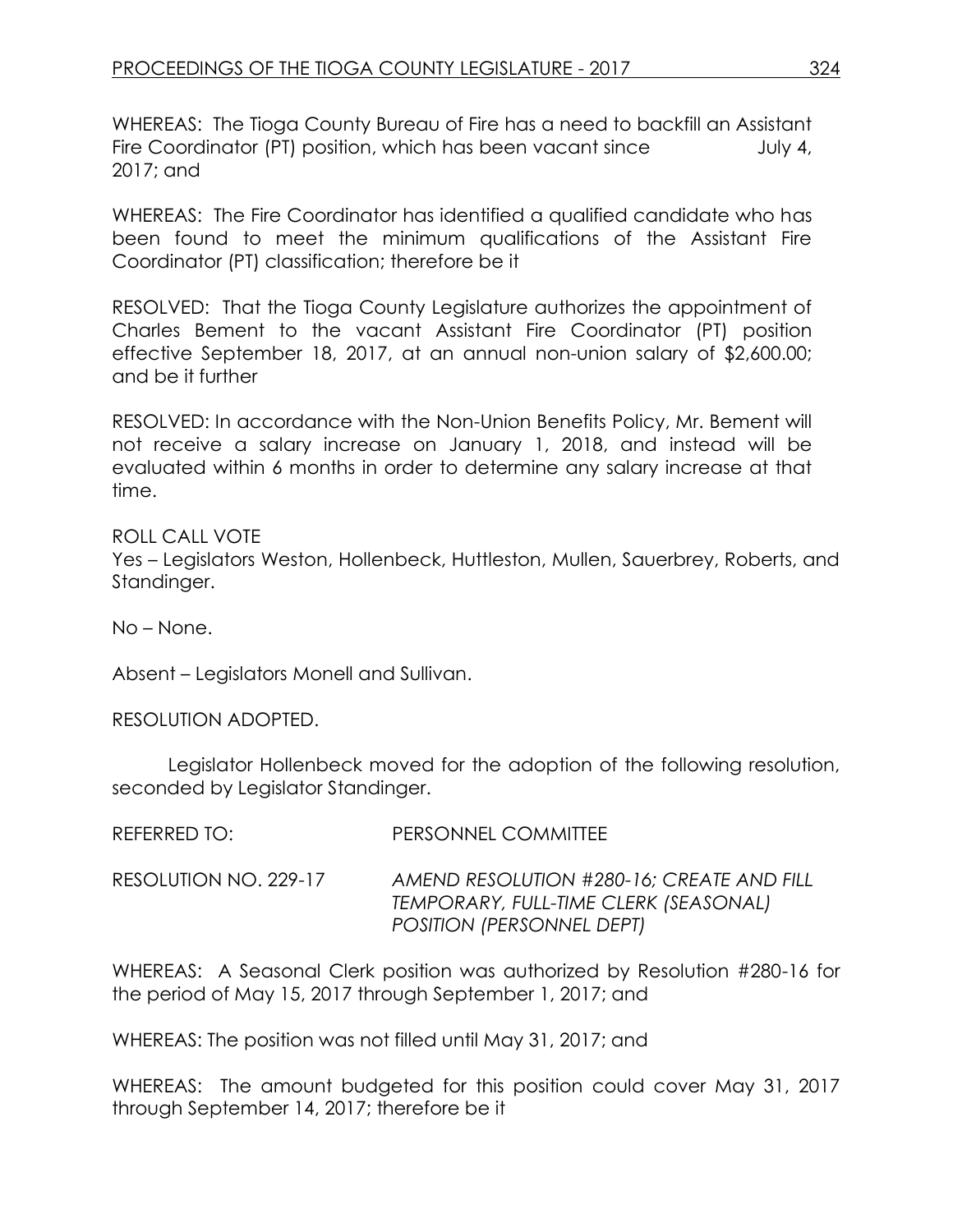RESOLVED: That Resolution #280-16 is hereby amended to indicate that the Seasonal Clerk position in Personnel may run through September 14, 2017.

ROLL CALL VOTE Yes – Legislators Weston, Hollenbeck, Huttleston, Mullen, Sauerbrey, Roberts, and Standinger.

No – None.

Absent – Legislators Monell and Sullivan.

RESOLUTION ADOPTED.

Legislator Hollenbeck moved for the adoption of the following resolution, seconded by Legislator Standinger.

| REFERRED TO:          | PERSONNEL COMMITTEE<br>LEGISLATIVE WORKSESSION                                         |
|-----------------------|----------------------------------------------------------------------------------------|
| RESOLUTION NO. 230-17 | RESOLUTION TO DECLARE WORK DAY<br>STATUS FOR ELECTED AND<br><b>APPOINTED OFFICIALS</b> |

WHEREAS: Resolution 206-09 and 127-16 established a standard work day for elected and appointed officials for New York State and Local Employees' Retirement System reporting purposes; and

WHEREAS: New York State recently audited Tioga County's reporting of salaried elected and appointed officials; and

WHEREAS: Tioga County responded to the audit by reviewing current retirement reporting and making any necessary adjustment; and

WHEREAS: It came to light that some additional positions do not have an established standard work day; therefore be it

RESOLVED: That the Tioga County Legislature hereby establishes as a standard work day for these additional elected and appointed officials for the purpose of determining days worked reportable to the New York State and Local Employees' Retirement System as follows: